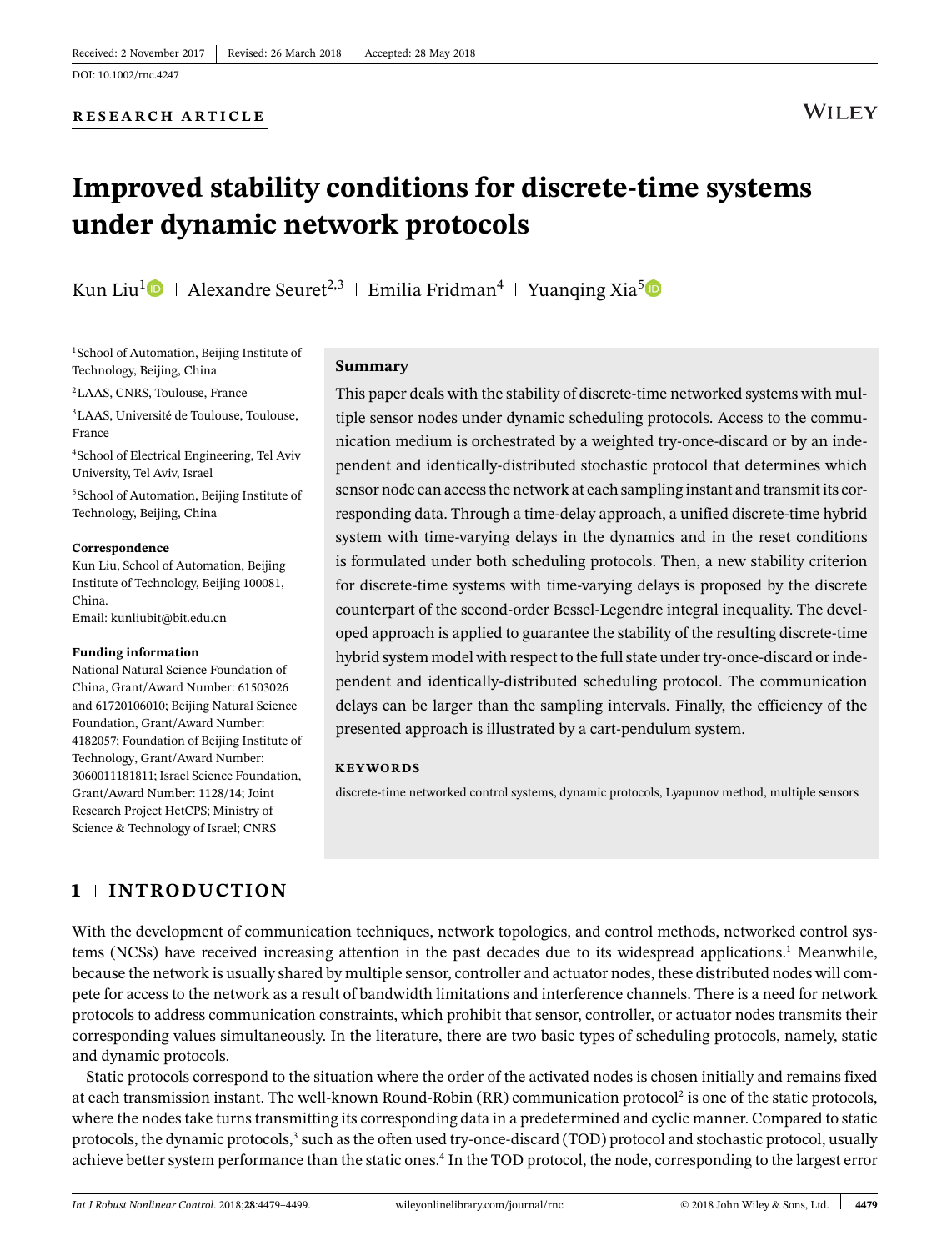between the current value and the last transmitted value, has the highest priority to use the communication medium. While the stochastic protocol usually determines the transmitted node through a Bernoulli or a Markov chain process.

Both static and dynamic protocols have been widely adopted to communication and signal processing problems in different frameworks. Stability of NCSs under RR and TOD protocols was studied in the context of hybrid systems in the works of Nesic and Liberzon<sup>2</sup> Heemels et al<sup>5</sup> and in the framework of discretization-based systems in the works of Cloosterman et al<sup>6</sup> and Donkers et al.<sup>7</sup> It is noted that, in the presence of scheduling protocols, both hybrid systems and discretization-based systems approaches do not allow large communication delays (that are larger than the sampling intervals).

To incorporate communication delays larger than the sampling interval without increasing the model complexity, a time-delay system approach was introduced for the stabilization of continuous-time networked systems with two sensor nodes under the RR protocol<sup>8</sup> and under the TOD protocol.<sup>9</sup> The closed-loop system was modeled as a switched system with multiple and ordered time-varying delays under RR scheduling or as a hybrid system with time-varying delays in the dynamics and in the reset equations under TOD scheduling. For continuous-time NCSs, the extension to multiple sensor nodes was presented in the works of Liu et al $10,11$  $10,11$  in which a hybrid time-delay system model was given under the TOD/RR protocols and under the stochastic protocol, respectively, for the closed-loop system that contains time-varying delays in the continuous dynamics and in the reset conditions. Furthermore, from a time-delay system perspective, the RR protocol was considered in the work of Ugrinovskii and Fridman,<sup>12</sup> where distributed estimation with  $H_{\infty}$  consensus was analyzed. Recently, by taking into account TOD/RR protocols, a time-delay system approach was developed in the work of Freirich and Fridman<sup>13</sup> for the decentralized exponential stabilization of large-scale NCSs in the presence of asynchronous sampling of local networks. Moreover, the stochastic scheduling and RR scheduling protocols were used in the work of Wen et  $al<sup>14</sup>$  to achieve master-salve synchronization.

Although the problem of communication constraints has been widely studied, the aforementioned works on scheduling protocols are concerned with continuous-time systems, and the corresponding results for discrete-time systems are relatively few. In fact, discrete-time systems have already been applied in a wide range of areas, such as time-series analysis, image processing, quadratic optimization problem, and queuing analysis. Recently, RR and TOD protocols were utilized to the set-membership filtering problem in the work of Zou et al<sup>15</sup> for a class of discrete time-varying system. A stochastic communication protocol was applied in another work of Zou et al<sup>16</sup> to observer-based  $H_{\infty}$  control of networked discrete-time systems. However, the communication delays were not considered in these works. The time-delay approach was extended in the work of Liu and Fridman<sup>17</sup> to the stability analysis of discrete-time networked systems with actuator constraints and two sensor nodes under the TOD scheduling protocol in the presence of large communication delays. A time-dependent Lyapunov functional was introduced and only partial stability of the resulting hybrid delayed system was guaranteed. The extension from two to multiple sensor nodes is far from being straightforward. It has the following challenges.

- 1. The time-dependent Lyapunov functional of Liu and Fridman<sup>17</sup> is not applicable any more.
- 2. It is important to guarantee stability of the resulting closed-loop system with respect to the full state and not only to the partial state.

In this paper, we deal with the stability problem of discrete-time networked systems with multiple sensor nodes under dynamic scheduling protocols, aiming at presenting an improved stability criterion to find the maximum allowable sampling intervals and transmission delays such that the resulting closed-loop system is exponentially stable with respect to the full state. A unified discrete-time hybrid system model is formulated with time-varying delays in the dynamics and in the reset equations under both TOD and independent and identically-distributed (iid) scheduling protocols. The main contributions of this paper are as follows.

- 1. A new stability criterion for discrete-time systems with time-varying delays is proposed by virtue of the developed reciprocally convex combination inequality proposed in the work of Zhang et al<sup>18</sup> and the discrete counterpart of the augmented Lyapunov functional provided in the work of Liu et al<sup>19</sup> for the stability analysis of continuous-time systems with time-varying delays.
- 2. The proposed approach allows obtaining efficient stability criterion for the resulting discrete-time hybrid system model with respect to the full state under TOD or iid scheduling protocol.

The efficiency of the presented approach is illustrated by a cart-pendulum system. Preliminary results on the stabilization of networked discrete-time system with multiple sensor nodes under the TOD protocol have been presented in the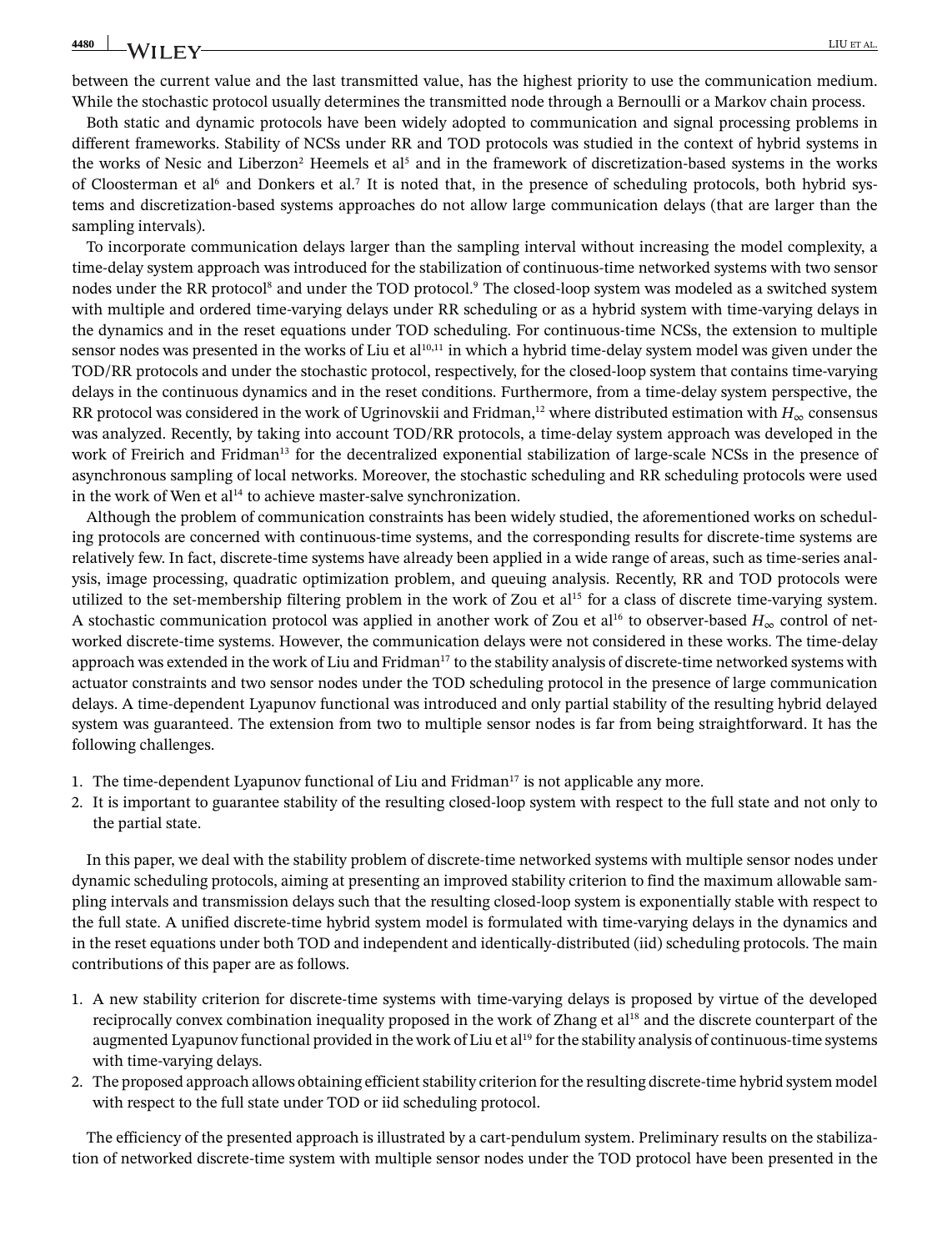work of Liu et al,<sup>20</sup> where the condition was obtained by the Jensen inequality and the reciprocally convex combination approach.<sup>21</sup>

*Notation.* Throughout the paper, the superscript "*T*" stands for matrix transposition. By  $\mathbb{R}^n$  and  $\mathbb{R}^{n \times m}$ , we denote the *n* dimensional Euclidean space with vector norm  $|\cdot|$  and the set of all  $n \times m$  real matrices, respectively. The set  $\mathbb{S}^n_+$ refers to the set of symmetric positive definite matrices. For  $P \in \mathbb{R}^{n \times n}$ , the notation  $P > 0$  means that P is symmetric and positive definite. The symmetric elements of the symmetric matrix will be denoted by  $\ast$ ,  $\lambda_{\min}(P)$  denotes the smallest eigenvalue of matrix  $P \mathbb{Z}, \mathbb{Z}^+$ , and  $\mathbb N$  denote the set of integers, nonnegative integers, and positive integers, respectively. For integers a and b with  $b > a$ , the notation  $\mathbb{Z}[a, b]$  stands for all integers in the interval  $[a, b]$ .

# **2 NCS MODEL AND PRELIMINARIES**

In this section, we first demonstrate the discrete-time description of the NCS model and then introduce the dynamic scheduling protocols to be adopted in this paper.

# **2.1 Description of system data**

Consider the networked control scheme shown in Figure [1,](#page-2-0) where a linear discrete-time plant, *N* distributed sensors, a controller node, and an actuator node are all connected via communication networks. The linear time-invariant discrete-time plant is given by  $\overline{a}$ 

<span id="page-2-1"></span>
$$
\begin{cases}\nx(k+1) &= Ax(k) + Bu(k), \quad k \in \mathbb{Z}^+, \\
y_i(k) &= C_i x(k), \quad i = 1, \dots, N,\n\end{cases} \tag{1}
$$

where  $x(k) \in \mathbb{R}^n$  denotes the state of the plant;  $u(k) \in \mathbb{R}^{n_u}$  the control input; and  $y_i(k) \in \mathbb{R}^{n_i}$   $(i = 1, ..., N)$  the measurement outputs of the plant; and  $A$ ,  $B$ , and  $C_i$ ,  $i = 1, \ldots, N$ , are the system matrices with appropriate dimensions. These matrices can be uncertain with polytopic type uncertainty. The initial condition is given by  $x(k) = x_0$ . We denote *C* =  $[C_1^T \cdots C_N^T]^T$ ,  $y(k) = [y_1^T(k) \cdots y_N^T(k)]^T \in \mathbb{R}^{n_y}$ , and  $\sum_{i=1}^N n_i = n_y$ .

The sequence of sampling instants  $0 = s_0, s_1, s_2, \ldots$  is strictly increasing in the sense that  $s_{p+1} - s_p \leq \text{MATI}$ , where  $\{s_p\}$ is a subsequence of  $\mathbb{Z}^+$  and MATI denotes the maximum allowable transmission interval. Denote by  $t_p$  the updating time instant of the zero-order holder. Suppose that the updating data at the instant  $t_p$  on the actuator side has experienced an uncertain transmission delay  $h_p = t_p - s_p$  as it is transmitted through the network (both from the sensor to the controller and from the controller to the actuator). The delays may be either smaller or larger than the sampling interval provided



<span id="page-2-0"></span>**FIGURE 1** The architecture of networked control systems under dynamic scheduling protocols [Colour figure can be viewed at [wileyonlinelibrary.com\]](http://wileyonlinelibrary.com)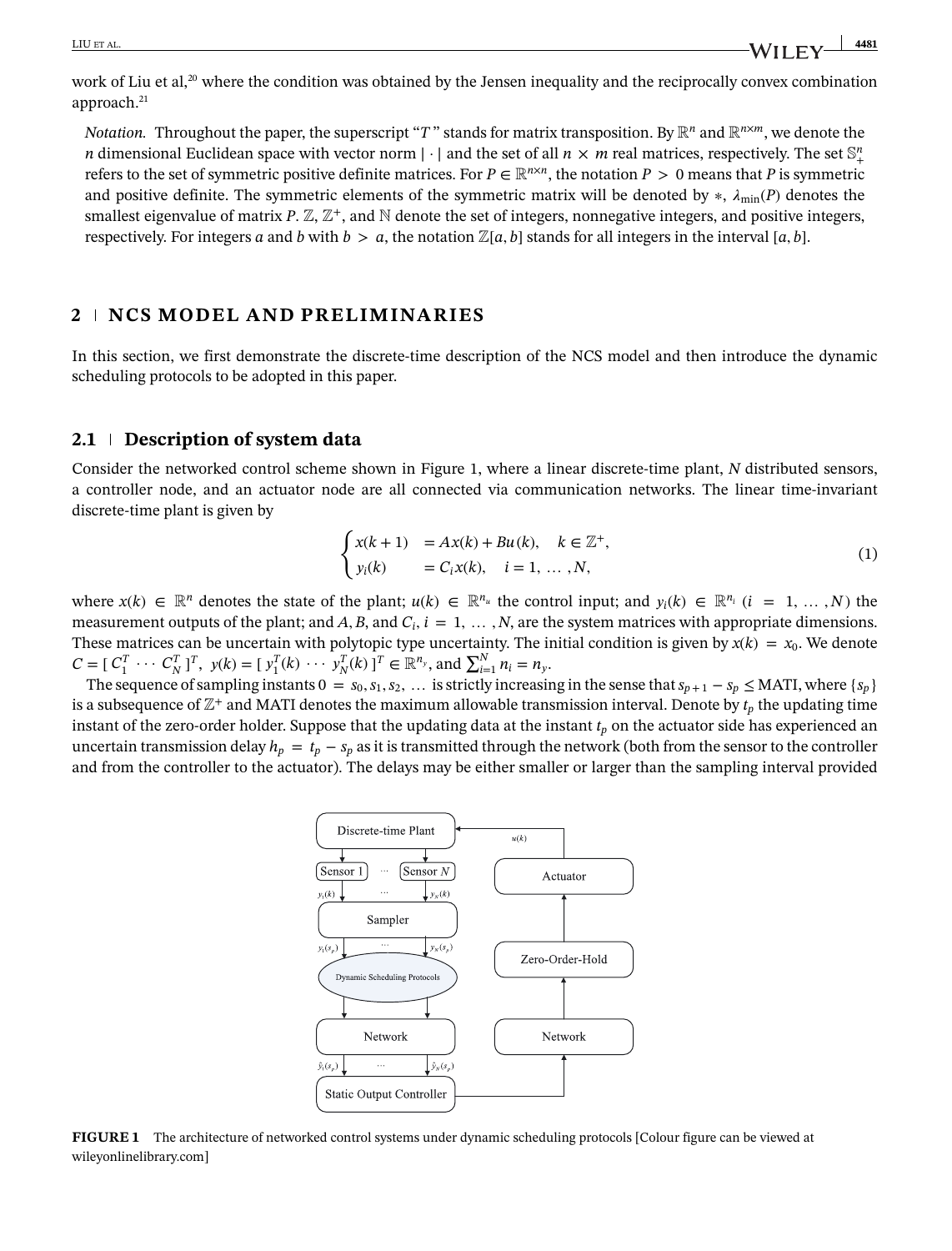that the transmission order of data packets is maintained.<sup>22</sup> Assume that the network-induced delay  $h_p$  is bounded with the interval  $[h_m, h_M]$ , where  $h_m$  and  $h_M$  are known nonnegative integers.

<span id="page-3-1"></span>Denote by  $\hat{y}(s_p) = [\hat{y}_1^T(s_p) \cdots \hat{y}_N^T(s_p)]^T \in \mathbb{R}^{n_y}$  the output information submitted to the dynamic scheduling protocol. At each sampling instant  $s_p$ , one of the outputs  $y_i(s_p) \in \mathbb{R}^{n_i}$  is transmitted over the network, that is, one of the  $\hat{y}_i(s_p)$  values is updated with the recent state  $y_i(s_p)$ . Let  $i_p^* \in I_N = \{1, ..., N\}$  denote the active output node at the sampling instant  $s_p$ . Then,

<span id="page-3-3"></span>
$$
\hat{y}_i(s_p) = \begin{cases} y_i(s_p), & i = i_p^*, \\ \hat{y}_i(s_{p-1}), & i \neq i_p^*. \end{cases}
$$
\n(2)

We denote *e*(*k*) by the error between the system output  $y(s_p)$  and the latest available information  $\hat{y}(s_{p-1})$ , ie,

$$
e(k) = \text{col}\{e_1(k), \dots, e_N(k)\} \equiv \hat{y}(s_{p-1}) - y(s_p), k \in [t_p, t_{p+1} - 1], \quad k \in \mathbb{Z}^+, \quad \hat{y}(s_{-1}) \triangleq 0, \quad e(k) \in \mathbb{R}^{n_y}.
$$
 (3)

The choice of *i*<sup>∗</sup><sub>p</sub> will depend on the transmission error and will be chosen according to the scheduling protocols, which are defined in the following.

### **2.2 Dynamic scheduling protocols**

#### **2.2.1 TOD protocol**

In the TOD protocol, the output node  $i_p^* \in I_N$  with the greatest weighted error will be granted the access to the network. Let  $Q_i > 0$ ,  $i = 1, \ldots, N$ , be some weighting matrices that will be computed in Theorem [2](#page-12-0) as follows. At the sampling instant  $s_p$ , the weighted TOD protocol is a protocol in which the active output node with the index  $i_p^*$  is defined as any index that satisfies

<span id="page-3-4"></span>
$$
\left| \sqrt{Q}_{i_p^*} e_{i_p^*}(k) \right|^2 \ge \left| \sqrt{Q}_i e_i(k) \right|^2, k \in [t_p, t_{p+1} - 1], i \in \mathcal{I}_N \setminus \{i_p^* \}.
$$
 (4)

A possible selection of  $i_p^*$  is given by

$$
i_p^* = \min \left\{ \arg \max_{i \in \{1, ..., N\}} \left| \sqrt{Q_i} \left( \hat{y}_i(s_{p-1}) - y_i(s_p) \right) \right|^2 \right\}.
$$

### **2.2.2 Iid scheduling**

The selection of  $i_p^*$  is assumed to be iid with the probabilities given by

<span id="page-3-5"></span>
$$
\text{Prob}\left\{i_p^* = i\right\} = \beta_i, \quad i \in \mathcal{I}_N,\tag{5}
$$

where  $\beta_i \in I_N$  are nonnegative scalars and  $\sum_{i=1}^N \beta_i = 1$ . Here,  $\beta_j$ ,  $j = 1, ..., N$ , are the probabilities of the state  $x_j(s_p)$  to be transmitted at *sp*.

<span id="page-3-0"></span>*Remark* [1.](#page-3-0) The iid protocol, as one of dynamic protocols, is adopted to schedule which sensor node can access to the communication medium at each sampling instant. It has been applied to describe probabilistic measurements missing,<sup>23</sup> stochastic sampling intervals,<sup>24</sup> stochastic interval time-delays,<sup>25</sup> and the probability of a switched system staying in each subsystem.<sup>26,[27](#page-20-18)</sup>

# **3 A DISCRETE-TIME HYBRID SYSTEM MODEL**

Consider [\(1\)](#page-2-1) under the static output feedback control. In the following, we propose a hybrid system model for the closed-loop system of NCS provided earlier.

The controller and the actuator are supposed to be event driven. The most recent output information on the controller side is denoted by  $\hat{y}(s_p)$ . Assume that there exists a matrix  $K = [K_1 \cdots K_N]$ ,  $K_i \in \mathbb{R}^{n_u \times n_i}$  such that  $A + BKC$  is Schur stable. Consider the static output feedback controller

<span id="page-3-2"></span>
$$
u(k) = K\hat{y}(s_p), \ \ k \in [t_p, t_{p+1} - 1], \ \ k \in \mathbb{Z}^+.
$$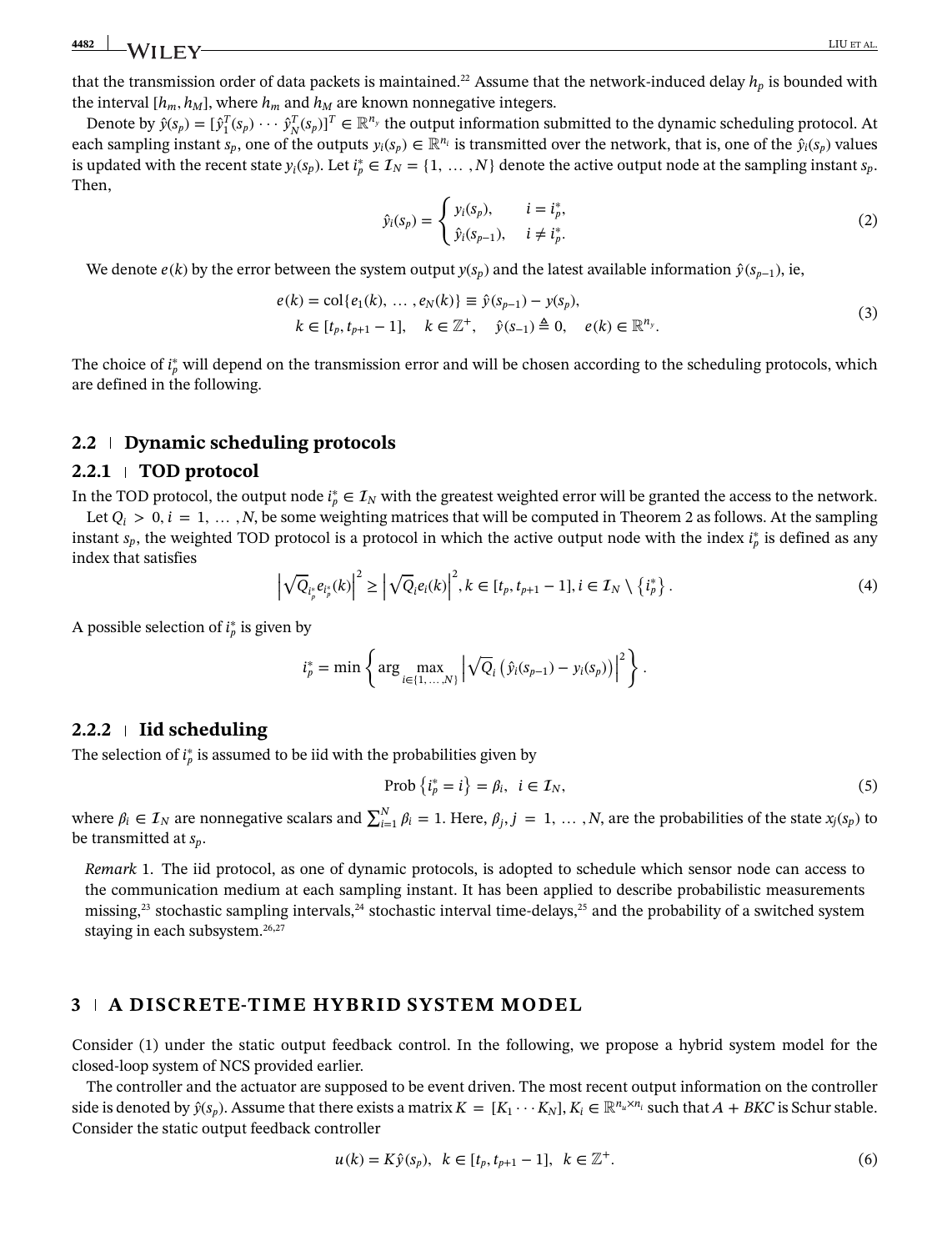From [\(2\)](#page-3-1), it follows that the controller [\(6\)](#page-3-2) can be rewritten as

<span id="page-4-1"></span><span id="page-4-0"></span>
$$
u(k) = K_{i_p^*} y_{i_p^*} (s_p) + \sum_{i=1, i \neq i_p^*}^N K_i \hat{y}_i (s_{p-1}),
$$
\n<sup>(7)</sup>

for  $k \in [t_p, t_{p+1} - 1]$ , where  $i_p^*$  is the index of the active node at  $s_p$ .

Therefore, from [\(1\)](#page-2-1), [\(3\)](#page-3-3), and [\(7\)](#page-4-0), we obtain the following augmented closed-loop system for  $k \in [t_n, t_{n+1} - 2]$ ,  $k \in \mathbb{Z}^+$ :

$$
\begin{cases} x(k+1) = Ax(k) + A_1 x(s_p) + \sum_{i=1, i \neq i_p^*}^N B_i e_i(t_p), \\ e(k+1) = e(k), \end{cases}
$$
 (8)

with the delayed reset system for  $k = t_{p+1} - 1$ 

<span id="page-4-2"></span>
$$
\begin{cases}\nx(t_{p+1}) = Ax(t_{p+1} - 1) + A_1 x(s_p) + \sum_{i=1, i \neq i_p^*}^N B_i e_i(t_p), \\
e_i(t_{p+1}) = C_i \left[ x(s_p) - x(s_{p+1}) \right], \quad i = i_p^*, \\
e_i(t_{p+1}) = e_i(t_p) + C_i \left[ x(s_p) - x(s_{p+1}) \right], \quad i \neq i_p^*,\n\end{cases} \tag{9}
$$

where the augmented state is  $col{x(k), e(k)}$ ,  $e(k)$  the error between the system output  $y(s_p)$  and the latest available information  $\hat{y}(s_{n-1})$  is defined in [\(3\)](#page-3-3), and

$$
A_1 = BKC
$$
,  $K = [K_1 \cdots K_N]$ ,  $B_i = BK_i$ ,  $i = 1, ..., N$ .

For  $k \in [t_p, t_{p+1} - 1]$ , denote  $h(k) = k - s_p$ . Then  $h_m \le h(k) \le \text{MATI} + h_M - 1 \triangleq \tau_M$ . Therefore, [\(8\)](#page-4-1)-[\(9\)](#page-4-2) can be considered as a discrete-time hybrid system with a time-varying interval delay.

<span id="page-4-3"></span>*Remark* [2.](#page-4-3) For continuous-time NCSs, the closed-loop system under RR protocol was presented in the work of Liu et al<sup>10</sup> as a hybrid time-delay system model, which leads to complicated Lyapunov-based analysis. A more accurate model of the closed-loop system under the RR protocol was given in a different work of Liu et al<sup>8</sup> in the form of switched *N* subsystems with multiple and ordered time-varying delays. In the works of Freirich and Fridman,<sup>13[,28](#page-20-19)</sup> the closed-loop system was simplified to a model with one system instead of *N* and independent multiple delays in the continuous and discrete cases, respectively.

The objective of the present paper is to provide improved stability criteria to find MATI and the maximum allowable transmission delay  $h_M$  such that the closed-loop system [\(8\)](#page-4-1)-[\(9\)](#page-4-2) under dynamic protocol [\(4\)](#page-3-4) (or [\(5\)](#page-3-5)) is exponentially stable (exponentially mean-square stable) with respect to the full state. To do so, in the following, we first establish a new stability criterion for discrete-time systems with time-varying delays by the discrete counterpart of the augmented Lyapunov functional provided in the work of Liu et al<sup>19</sup> for the stability analysis of continuous-time systems with time-varying delays. Then, the proposed approach is applied to guarantee the stability of the resulting discrete-time hybrid system model with respect to the full state under TOD and iid scheduling protocols, respectively.

# **4 PRELIMINARY RESULTS ON DISCRETE-TIME SYSTEMS WITH TIME-VARYING DELAYS**

In this section, we propose a new stability condition for the linear discrete-time system with time-varying delays. This class of system is governed by

<span id="page-4-4"></span>
$$
\begin{cases}\nx(k+1) = Ax(k) + A_1x(k-h(k)), & k \ge 0, \quad k \in \mathbb{Z}^+, \\
x(k) = \phi(k), k \in [-h_2, 0] \cap \mathbb{Z},\n\end{cases}
$$
\n(10)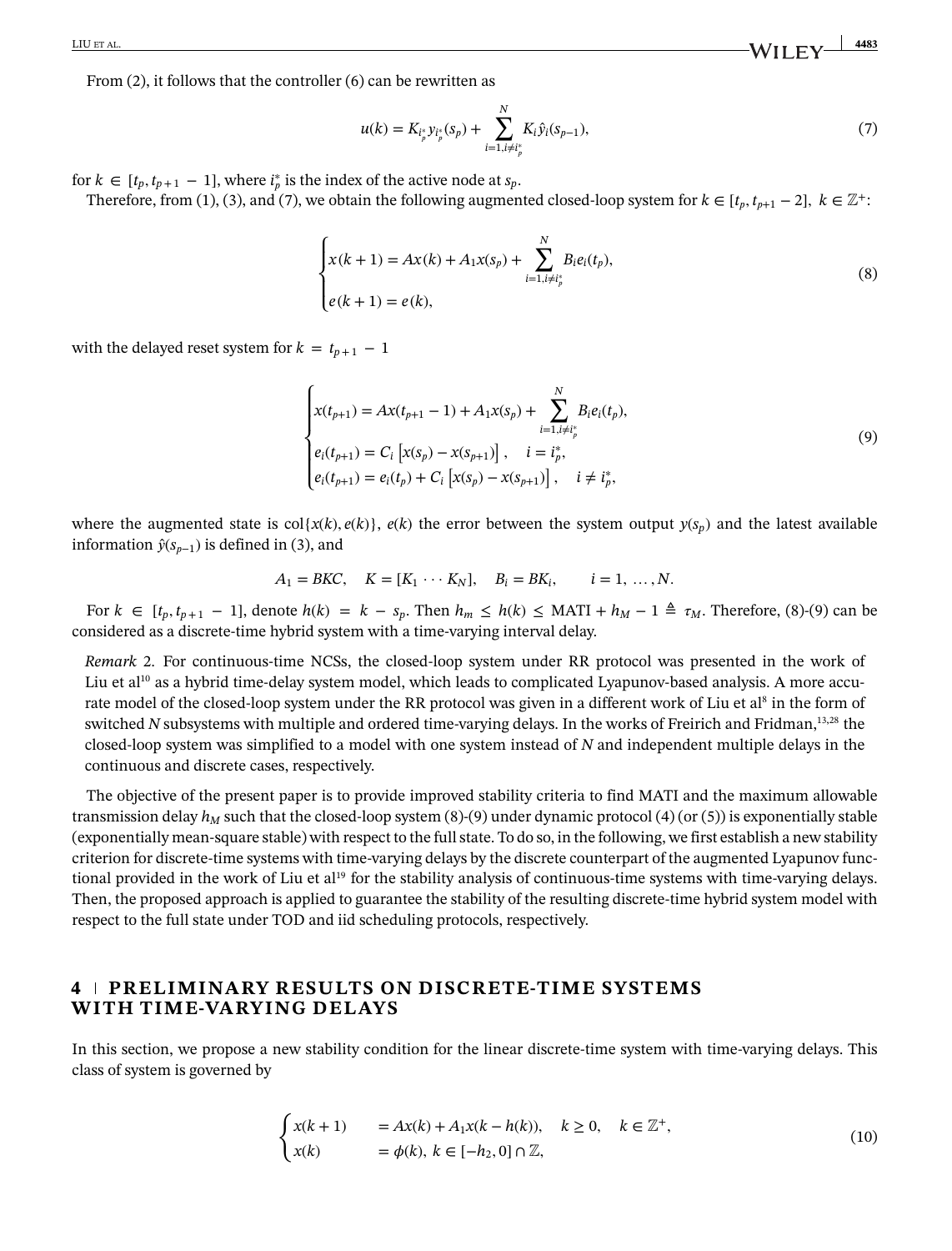where  $x(k) \in \mathbb{R}^n$  is the state vector,  $A \in \mathbb{R}^{n \times n}$ ,  $A_1 \in \mathbb{R}^{n \times n}$  are constant matrices, and  $\phi(k)$  is an initial condition. The time-varying delay  $h(k)$  is a positive integer satisfying  $h_1\leq h(k)\leq h_2,~$   $h_{12}\triangleq h_2-h_1,$  where  $h_1$  and  $h_2$  are known positive integers.

This study indeed represents the first stage toward the stability analysis of system [\(8\)](#page-4-1)-[\(9\)](#page-4-2) because it could represent the situation, where  $e(k) = 0$ ,  $\forall k \geq 0, k \in \mathbb{Z}$ . This preliminary result will then be extended to address the objective of the present paper, ie, exponential stability (exponential mean-square stability) of [\(8\)](#page-4-1)-[\(9\)](#page-4-2) under dynamic protocol  $(4)$  (or  $(5)$ ).

Let us first recall the discrete counterpart of the second-order Bessel-Legendre integral inequality  $29$  (ie, the Bessel-Legendre inequality with the degree of Legendre polynomials equal to 2). The same inequality was also proposed in the work of Hien and Trinh.<sup>30</sup> In this inequality, an improvement of Abel lemma–based inequality<sup>31</sup> or Wirtinger-type inequality<sup>32</sup> has been achieved.

<span id="page-5-0"></span>**Lemma [1.](#page-5-0)** For a given matrix  $R \in \mathbb{S}^n_+$ , integers a and b with  $b > a$ , any vector function x:  $\mathbb{Z}[a,b] \to \mathbb{R}^n$ , the inequality

<span id="page-5-1"></span>
$$
\sum_{s=a}^{b} \omega^T(s) R \omega(s) \ge \frac{1}{b-a+1} \Omega^T \text{diag}(R, 3R, 5R) \Omega
$$
\n(11)

*holds, where*  $\omega(s) = x(s) - x(s - 1)$  *and* 

$$
\Omega = \begin{bmatrix} x(b) - x(a-1) \\ x(b) + x(a-1) - \frac{2}{b-a+2} \sum_{s=a-1}^{b} x(s) \\ x(b) - x(a-1) - \frac{6}{b-a+2} \sum_{s=a-1}^{b} \delta_{a,b}(s) x(s) \end{bmatrix},
$$
  

$$
\delta_{a,b}(s) = 2\left(\frac{s-a}{b-a}\right) - 1.
$$

In the following, based on Lemma [1](#page-5-1) together with a newly developed delay-dependent reciprocally convex combination lemma,<sup>18</sup> a novel stability criterion is provided for discrete-time system [\(10\)](#page-4-4) with time-varying delays. For simplicity of presentation, in this section, we denote by  $\rho_i(i = 1, \ldots, 14)$  the block row vectors of the identity matrix  $I_{14n}$  and use the following notations:

<span id="page-5-2"></span>
$$
G_1 = [o_1^T - o_1^T + (h_1 + 1)o_5^T - o_2^T - o_3^T + o_7^T + o_9^T - o_1^T + (h_1 + 1)o_6^T \hat{G}_1^T]^T,
$$
  
\n
$$
\hat{G}_1 = -(h_{12} - 1)o_2 + (h_{12} + 1)o_3 - o_{12} - o_{14},
$$
  
\n
$$
G(h) = [0 \t 0 \t (h - h_1)o_7^T + (h_2 - h)o_9^T \t 0 \hat{G}(h)^T]^T,
$$
  
\n
$$
\hat{G}(h) = -2(h_2 - h)o_3 + (h_2 - h)(o_{11} + o_{14}) + (h - h_1)(o_{12} - o_{13}),
$$
  
\n
$$
G_2 = [o_1^T - o_2^T o_1^T + o_2^T - 2o_5^T o_1^T - o_2^T - o_6^T]^T,
$$
  
\n
$$
G_3 = [o_2^T - o_3^T o_2^T + o_3^T - 2o_7^T o_2^T - o_3^T - o_6^T]^T,
$$
  
\n
$$
G_4 = [o_3^T - o_4^T o_3^T + o_4^T - 2o_9^T o_3^T - o_4^T - o_6^T]^\top,
$$
  
\n
$$
\Gamma = [G_3^T G_4^T]^T, \quad \Sigma = A o_1 + A_1 o_3,
$$
  
\n
$$
G_0 = [\Sigma^T - o_2^T + (h_1 + 1)o_5^T - o_3^T - o_4^T + o_7^T + o_9^T \hat{G}_0^T \hat{G}_0^T]^T,
$$
  
\n
$$
\hat{G}_{01} = (1 + \frac{4}{h_1 - 1}) o_2 - \frac{2(h_1 + 1)}{h_1} o_5 + (h_1 + 1) o_6,
$$
  
\n
$$
\hat{G}_{02} = (h_{12} + 3)(o_3 + o_4) - 2(o_{11} + o_{13}) - (o_{12} + o_{14}),
$$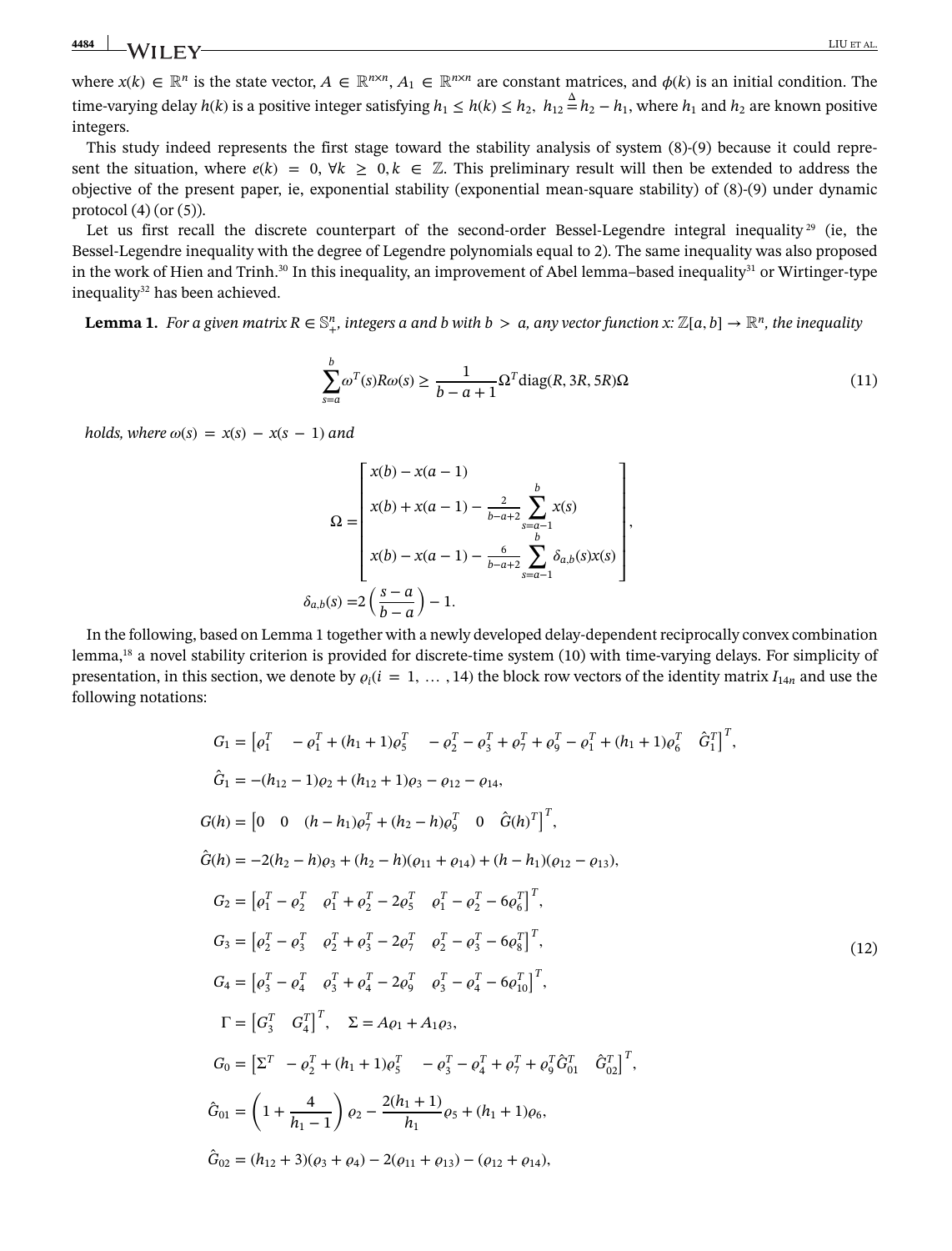<span id="page-6-2"></span>and

$$
\eta_0(k) = \left[x^T(k) \quad x^T(k - h_1) \quad x^T(k - h(k)) \quad x^T(k - h_2)\right]^T,
$$
\n
$$
\eta_1(k) = \frac{1}{h_1 + 1} \left[\sum_{s=k-h_1}^k x^T(s) \sum_{s=k-h_1}^k \delta_1(k, s) x^T(s)\right]^T,
$$
\n
$$
\eta_2(k) = \frac{1}{h - h_1 + 1} \left[\sum_{s=k-h}^{k-h_1} x^T(s) \sum_{s=k-h}^{k-h_1} \delta_2(k, s) x^T(s)\right]^T,
$$
\n
$$
\eta_3(k) = \frac{1}{h_2 - h_1 + 1} \left[\sum_{s=k-h_2}^{k-h_2} x^T(s) \sum_{s=k-h_2}^{k-h_2} \delta_3(k, s) x^T(s)\right]^T,
$$
\n
$$
\eta_4(k) = (h - h_1 + 1)\eta_2(k), \quad \eta_5(k) = (h_2 - h_1 + 1)\eta_3(k),
$$
\n
$$
\eta_6(k) = \left[\sum_{s=k-h_2}^{k-h_1} x^T(s) h_{12} \sum_{s=k-h_2}^{k-h_1} \delta_4(k, s) x^T(s)\right]^T,
$$
\n
$$
\text{or } i = 1, \quad A \text{ which refer to the functions } \hat{s} \text{, given in Lemma 1, are given by}
$$

and where the functions  $\delta_i$ , for  $i = 1, \ldots, 4$  $i = 1, \ldots, 4$  $i = 1, \ldots, 4$ , which refer to the functions  $\delta_{a,b}$  given in Lemma 1, are given by  $\overline{ }$ 

$$
\delta_1(k,s) = 2\left(\frac{s-k+h_1-1}{h_1-1}\right) - 1, \qquad \delta_2(k,s) = 2\left(\frac{s-k+h-1}{h-h_1-1}\right) - 1,
$$
  

$$
\delta_3(k,s) = 2\left(\frac{s-k+h_2-1}{h_2-h-1}\right) - 1, \qquad \delta_4(k,s) = 2\left(\frac{s-k+h_2-1}{h_1-1}\right) - 1.
$$
 (14)

The following theorem gives sufficient conditions for exponential stability of system [\(10\)](#page-4-4).

<span id="page-6-0"></span>**Theorem [1.](#page-6-0)** *The system* [\(10\)](#page-4-4) *is exponentially stable with the decay rate*  $\lambda \in (0,1)$  *for all time-varying delays*  $h(k)$  ∈  $[h_1,h_2]$  if there exist matrices  $P \in \mathbb{S}_+^{5n}$ ,  $S_1,S_2,R_1,R_2 \in \mathbb{S}_+^n$ ,  $N_1,N_2 \in \mathbb{R}^{14n\times2n}$ , and a matrix  $X \in \mathbb{R}^{3n\times3n}$  such that the *matrix inequalities*  $\overline{a}$  $\overline{a}$ 

<span id="page-6-1"></span>
$$
\begin{bmatrix} \tilde{\Phi}_i \begin{bmatrix} (\Sigma - \rho_1)^T H \\ 0 \end{bmatrix} \end{bmatrix} < 0, \quad i = 1, 2,
$$
 (15)

<span id="page-6-6"></span>*hold, where*

<span id="page-6-5"></span>
$$
\tilde{\Phi}_1 = \begin{bmatrix}\n\Phi_0(h_1) - \lambda^{h_2} \Gamma^T \Psi(h_1) \Gamma & G_3^T X & \sqrt{1 - \lambda} G^T(h) P \\
\ast & -\lambda^{-h_2} \tilde{R}_2 & 0 \\
\ast & \ast & -P \\
\Phi_0(h_2) - \lambda^{h_2} \Gamma^T \Psi(h_2) \Gamma & G_4^T X^T & \sqrt{1 - \lambda} G^T(h) P \\
\ast & -\lambda^{-h_2} \tilde{R}_2 & 0 \\
\ast & \ast & -P\n\end{bmatrix},
$$
\n(16)

*and, for any*  $\theta$  *in*  $\mathbb{R}$ *,* 

<span id="page-6-3"></span>
$$
\Phi_0(\theta) = G_0^T P G_0 - \lambda G_1^T P G_1 + \text{He} \left( G^T(h) P (G_0 - \lambda G_1) \right.\n+ N_1 g_1(\theta) + N_2 g_2(\theta) + \hat{S} - G_2^T \tilde{R}_1 G_2,\n\hat{S} = \text{diag} \left( S_1, -\lambda^{h_1} (S_1 - S_2), 0_{n \times n}, -\lambda^{h_2} S_2, 0_{10 n \times 10 n} \right),\n\tilde{R}_i = \text{diag}(R_i, 3R_i, 5R_i), \quad i = 1, 2,\nH = h_1^2 R_1 + h_{12}^2 R_2,
$$
\n(17)

<span id="page-6-4"></span>*and*

$$
\Psi(\theta) = \begin{bmatrix} (2 - (h - h_1)/h_{12})\tilde{R}_2 & X \\ X^T & (1 + (h - h_1)/h_{12})\tilde{R}_2 \end{bmatrix},
$$
  
\n
$$
g_1(\theta) = (\theta - h_1 + 1) \begin{bmatrix} \varrho_7 \\ \varrho_8 \end{bmatrix} - \begin{bmatrix} \varrho_{11} \\ \varrho_{12} \end{bmatrix},
$$
\n
$$
g_2(\theta) = (h_2 - \theta + 1) \begin{bmatrix} \varrho_9 \\ \varrho_{10} \end{bmatrix} - \begin{bmatrix} \varrho_{13} \\ \varrho_{14} \end{bmatrix}.
$$
\n(18)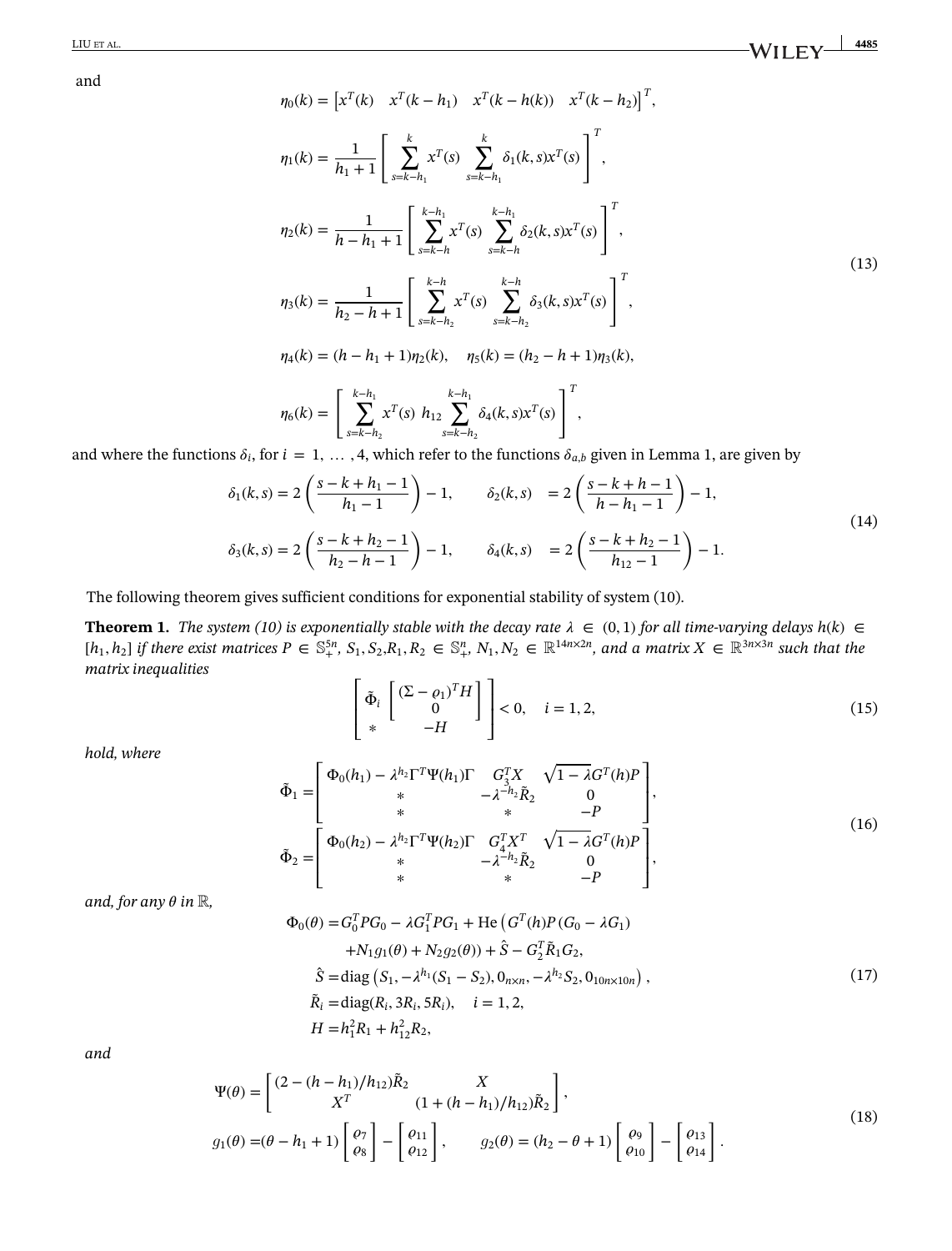<span id="page-7-0"></span>
$$
V(k) = V_1(k) + V_2(k) + V_3(k),
$$
  
\n
$$
V_1(k) = \tilde{x}^T(k)P\tilde{x}(k),
$$
  
\n
$$
V_2(k) = \sum_{s=k-h_1}^{k-1} \lambda^{k-s-1} \left| \sqrt{S_1}x(s) \right|^2 + \sum_{s=k-h_2}^{k-h_1-1} \lambda^{k-s-1} \left| \sqrt{S_2}x(s) \right|^2,
$$
  
\n
$$
V_3(k) = h_1 \sum_{j=-h_1+1}^{0} \sum_{s=k+j}^{k} \lambda^{k-s} \left| \sqrt{R_1} \eta(s) \right|^2 + h_{12} \sum_{j=-h_2+1}^{h_1} \sum_{s=k+j}^{k} \lambda^{k-s} \left| \sqrt{R_2} \eta(s) \right|^2,
$$
\n(19)

where  $\eta(k) = x(k) - x(k-1)$  and

<span id="page-7-1"></span>
$$
\tilde{x}(k) = \begin{bmatrix}\nx(k) \\
k-1 \\
\sum_{s=k-h_1}^{k-1} x(s) \\
k-h_1-1 \\
\sum_{s=k-h_2}^{k-1} x(s) \\
\sum_{s=k-h_1}^{k-1} \delta_1(k, s)x(s) \\
k-h_1-1 \\
k-h_1-1 \\
k-h_1-1 \\
\sum_{s=k-h_2}^{k-h_2} \delta_4(k, s)x(s)\n\end{bmatrix},
$$

with  $\delta_1(k, s)$  and  $\delta_4(k, s)$  given in [\(14\)](#page-6-1).

The objective of the next development consists in finding an upper bound of the difference of  $V(k + 1) - \lambda V(k)$ along the trajectories of system [\(10\)](#page-4-4) using the augmented vector

$$
\zeta(k) = \text{col}\left\{\eta_0(k), \eta_1(k), \eta_2(k), \eta_3(k), \eta_4(k), \eta_5(k)\right\},\tag{20}
$$

where  $\eta_i(k)$ , for  $i = 0, \ldots, 5$ , are given in [\(13\)](#page-6-2).

To express  $\Delta V_1(k) = \tilde{x}^T(k+1)P\tilde{x}(k+1) - \lambda \tilde{x}^T(k)P\tilde{x}(k)$  in terms of the augmented vector  $\zeta(k)$ , we need to express  $\tilde{x}(k+1)$ and  $\tilde{x}(k)$  using  $\zeta(k)$ . On one hand, we note that the first four components of  $\tilde{x}(k)$  and  $\tilde{x}(k+1)$  can be straightforwardly expressed as the components of  $\zeta(k)$ . Simple calculations show that

$$
x(k) = \rho_1 \zeta(k),
$$
  
\n
$$
\sum_{s=k-h_1}^{k-1} x(s) = -x(k) + \sum_{s=k-h_1}^{k} x(s) = (-\rho_1 + (h_1 + 1)\rho_5) \zeta(k),
$$
  
\n
$$
\sum_{s=k-h_2}^{k-h_1-1} x(s) = -x(k-h_1) - x(k-h) + \sum_{s=k-h}^{k-h_1} x(s) + \sum_{s=k-h_2}^{k-h} x(s)
$$
  
\n
$$
= (-\rho_2 - \rho_3 + (h - h_1 + 1)\rho_7 + (h_2 - h + 1)\rho_9) \zeta(k),
$$
  
\n
$$
\sum_{s=k-h_1}^{k-1} \delta_1(k, s)x(s) = -x(k) + \sum_{s=k-h_1}^{k} \delta_1(k, s)x(s) = (-\rho_1 + (h_1 + 1)\rho_6) \zeta(k)
$$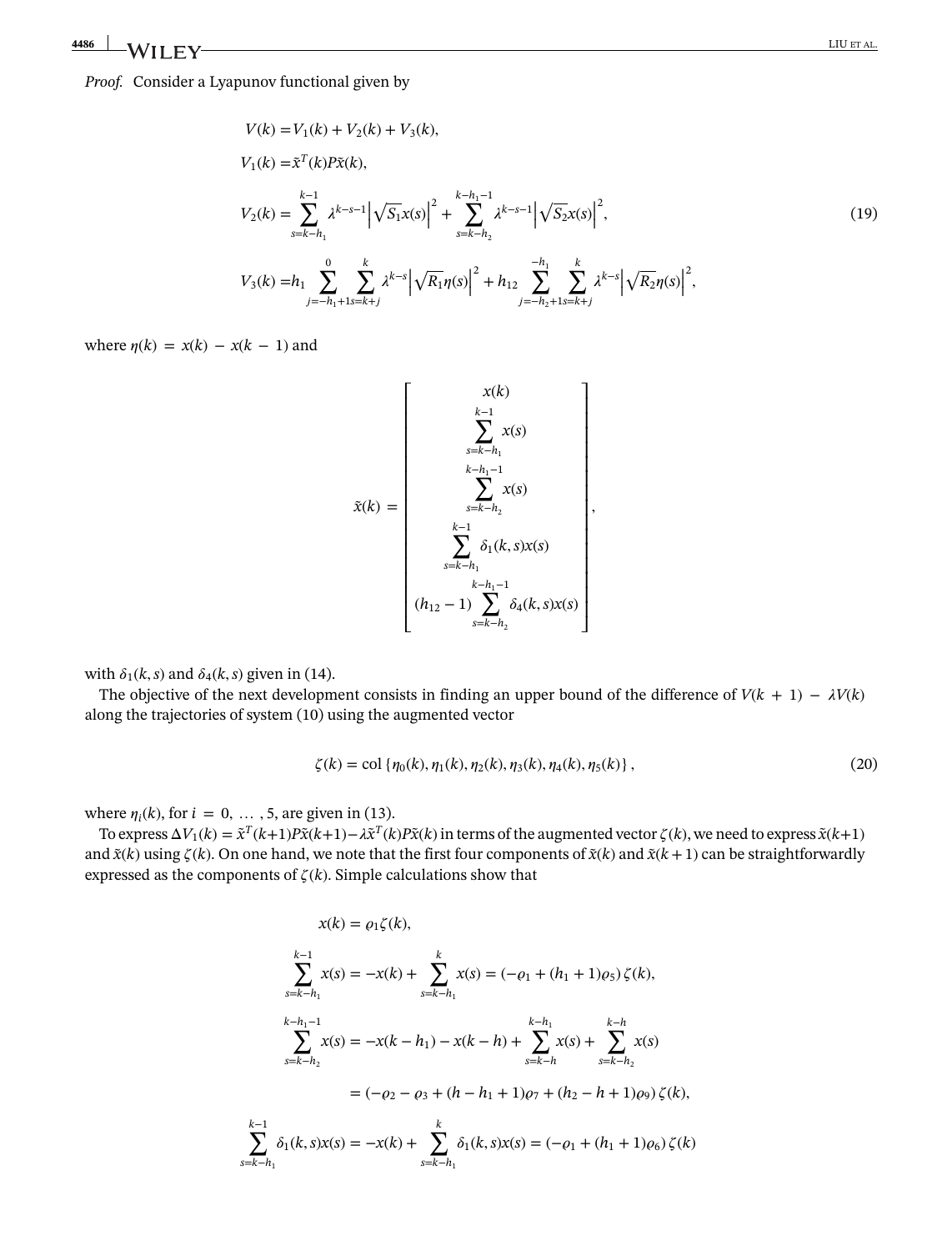and

$$
x(k + 1) = \sum \zeta(k),
$$
  
\n
$$
\sum_{s=k+1-h_1}^{k} x(s) = -x(k - h_1) + \sum_{s=k-h_1}^{k} x(s) = (-\varrho_2 + (h_1 + 1)\varrho_5)\zeta(k),
$$
  
\n
$$
\sum_{s=k+1-h_2}^{k-h_1} x(s) = -x(k - h) - x(k - h_2) + \sum_{s=k-h_1}^{k-h_1} x(s) + \sum_{s=k-h_2}^{k-h_2} x(s)
$$
  
\n
$$
= (-\varrho_3 - \varrho_4 + (h - h_1 + 1)\varrho_7^T + (h_2 - h + 1)\varrho_9^T) \zeta(k),
$$
  
\n
$$
\sum_{s=k+1-h_1}^{k} \delta_1(k + 1, s)x(s) = \left(1 + \frac{4}{h_1 - 1}\right)x(k - h_1) - \frac{2}{h_1 - 1} \sum_{s=k-h_1}^{k} x(s) + \sum_{s=k-h_1}^{k} \delta_1(k, s)x(s)
$$
  
\n
$$
= \left[ \left(1 + \frac{4}{h_1 - 1}\right)\varrho_2 - \frac{2(h_1 + 1)}{h_1 - 1}\varrho_5 + (h_1 + 1)\varrho_6 \right] \zeta(k),
$$

where the matrix Σ is given in [\(12\)](#page-5-2). The last component of *x̃*(*k*) and *x̃*(*k* + 1) requires a more dedicated development. To achieve this goal, we first note that

<span id="page-8-2"></span>
$$
(h_{12}-1)\sum_{s=k-h_2}^{k-h_1-1} \delta_4(k,s)x(s) = (h_{12}-1)\sum_{s=k-h}^{k-h_1} \delta_4(k,s)x(s) + (h_{12}-1)\sum_{s=k-h_2}^{k-h} \delta_4(k,s)x(s) - (h_{12}-1)x(k-h_1) - (2(h_2-h-1)-h_{12}+1)x(k-h).
$$
\n(21)

<span id="page-8-0"></span>We need to find two expressions of  $\delta_4(k, s)$ , which depend on  $\delta_2(k, s)$  and  $\delta_3(k, s)$ , respectively. Some calculations show

$$
\delta_4(k,s) = 2\left(\frac{s-k+h_2-1}{h_{12}-1}\right) - 1 = 2\frac{(s-k+h-1)+(h_2-h)}{h_{12}-1} - \frac{(h_2-h)+(h-h_1-1)}{h_{12}-1}
$$
  

$$
= 2\frac{s-k+h-1}{h-h_1-1}\frac{h-h_1-1}{h_{12}-1} - \frac{h-h_1-1}{h_{12}-1} + \frac{h_2-h}{h_{12}-1}
$$
  

$$
= \frac{h-h_1-1}{h_{12}-1}\delta_2(k,s) + \frac{h_2-h}{h_{12}-1},
$$
 (22)

and, similarly,

<span id="page-8-1"></span>
$$
\delta_4(k,s) = 2\frac{h_2 - h - 1}{h_{12} - 1} \frac{s - k + h_2 - 1}{h_2 - h - 1} - \frac{(h_2 - h - 1) + (h - h_1)}{h_{12} - 1}
$$
  
= 
$$
\frac{h_2 - h - 1}{h_{12} - 1} \delta_3(k,s) - \frac{h - h_1}{h_{12} - 1}.
$$
 (23)

Reinjecting [\(22\)](#page-8-0) and [\(23\)](#page-8-1) into [\(21\)](#page-8-2) leads to

$$
(h_{12} - 1) \sum_{s=k-h_2}^{k-h_1-1} \delta_4(k, s) x(s) = (h - h_1 - 1) \sum_{s=k-h}^{k-h_1} \delta_2(k, s) x(s) + (h_2 - h) \sum_{s=k-h}^{k-h_1} x(s)
$$
  
+  $(h_2 - h - 1) \sum_{s=k-h_2}^{k-h} \delta_3(k, s) x(s) - (h - h_1) \sum_{s=k-h_2}^{k-h} x(s) - (h_{12} - 1) x(k - h_1)$   
-  $(2(h_2 - h - 1) - h_{12} + 1) x(k - h)$   
=  $[0_{n \times 4h} I_n](G_1 + G(h)) \zeta(k).$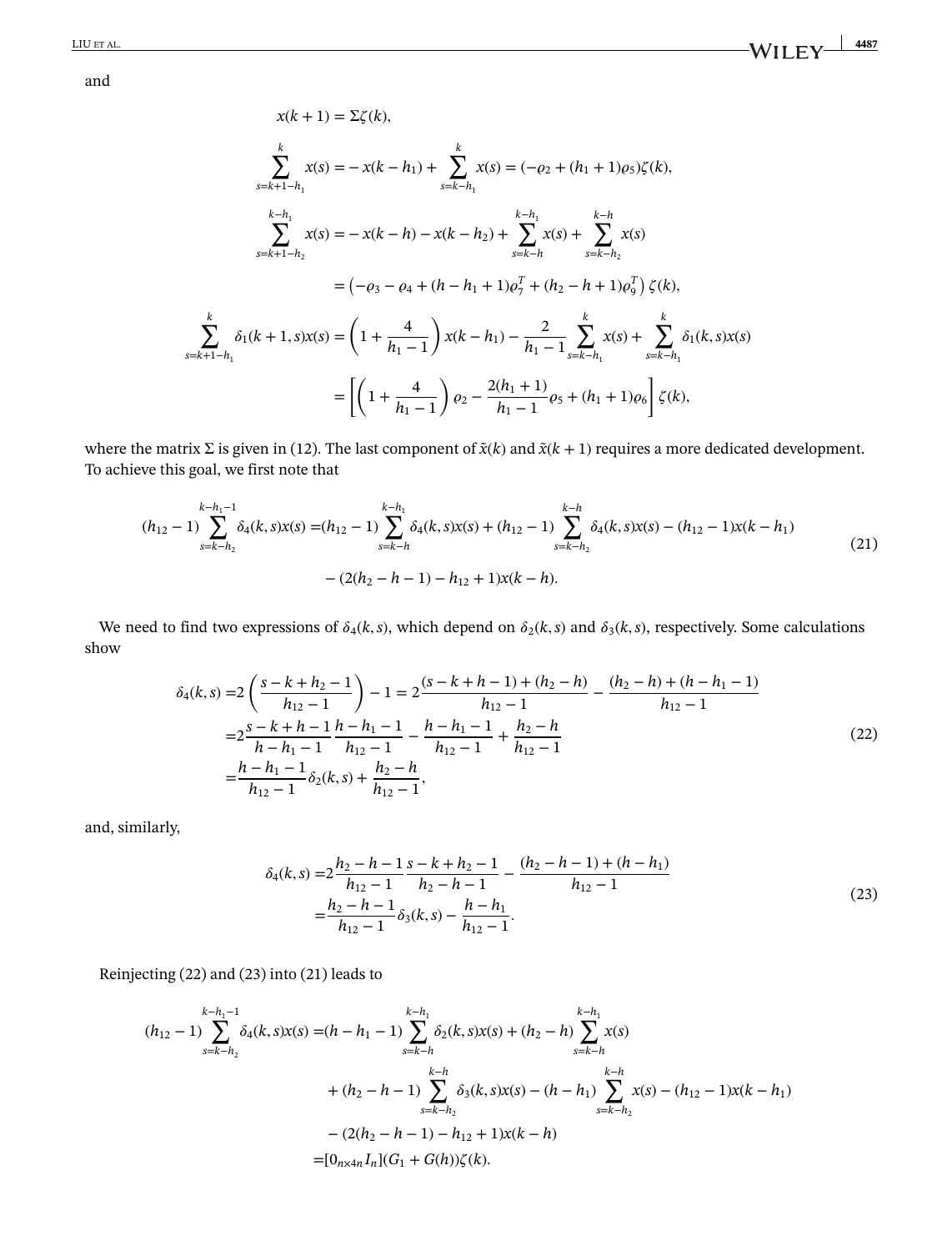In the same way, the last component of  $\tilde{x}$ ( $k + 1$ ) can be presented as

$$
(h_{12}-1)\sum_{s=k+1-h_2}^{k-h_1} \delta_4(k+1,s)x(s) = (h_{12}-1)\sum_{s=k+1-h_2}^{k-h_1} \delta_4(k,s)x(s) - 2\sum_{s=k+1-h_2}^{k-h_1} x(s)
$$
  
\n
$$
= (h_{12}-1)\sum_{s=k-h_1}^{k-h_1} \delta_4(k,s)x(s) + (h_{12}-1)\sum_{s=k-h_2}^{k-h_2} \delta_4(k,s)x(s)
$$
  
\n
$$
- (2(h_2-h-1)-h_{12}-1)x(k-h) + (h_{12}+3)x(k-h_2) - 2\sum_{s=k-h_2}^{k-h_1} x(s) - 2\sum_{s=k-h_2}^{k-h_1} x(s)
$$
  
\n
$$
= (h-h_1-1)\sum_{s=k-h_1}^{k-h_1} \delta_2(k,s)x(s) + (h_2-h-2)\sum_{s=k-h_1}^{k-h_1} x(s)
$$
  
\n
$$
+ (h_2-h-1)\sum_{s=k-h_2}^{k-h_2} \delta_3(k,s)x(s) - (h-h_1+2)\sum_{s=k-h_2}^{k-h_2} x(s)
$$
  
\n
$$
- (2(h_2-h-1)-h_{12}-1)x(k-h) + (h_{12}+3)x(k-h_2)
$$
  
\n
$$
= [0_{n\tan}I_n](G_0+G(h))\zeta(k).
$$
 (24)

Hence, we finally obtain that  $\tilde{x}(k) = (G_1 + G(h))\zeta(k)$  and  $\tilde{x}(k+1) = (G_0 + G(h))\zeta(k)$ . Thus,  $\Delta V_1(k)$  writes

$$
\Delta V_1(k) = \tilde{\mathbf{x}}^T(k+1)P\tilde{\mathbf{x}}(k+1) - \lambda \tilde{\mathbf{x}}^T(k)P\tilde{\mathbf{x}}(k)
$$
  
=\zeta^T(k) \left[ G\_0^T P G\_0 - \lambda G\_1^T P G\_1 + (1-\lambda)G^T(h)P G(h) + \text{He} \left( G^T(h)P(G\_0 - \lambda G\_1) \right) \right] \zeta(k). (25)

Moreover, from the definition of the augmented vector  $\zeta(k)$ , one can see that the last four components can be seen as linear combination of the other components of  $\zeta(k)$  because the relations  $\eta_4(k) = (h - h_1 + 1)\eta_2(k)$  and  $\eta_5(k) = (h_2 - h_1 + 1)\eta_3(k)$  hold. Then, for any matrices  $N_1, N_2$  in  $\mathbb{R}^{14n \times 2n}$ , it holds that

<span id="page-9-1"></span>
$$
2\zeta^{T}(k)(N_{1}g_{1}(h) + N_{2}g_{2}(h))\zeta(k) = 0.
$$
\n(26)

The computation of  $\Delta V_2(k)$  and  $\Delta V_3(k)$  yields

$$
\Delta V_2(k) \le x^T(k)S_1x(k) - \lambda^{h_1}x^T(k - h_1)(S_1 - S_2)x(k - h_1) - \lambda^{h_2}x^T(k - h_2)S_2x(k - h_2)
$$
  
=  $\zeta^T(k)\hat{S}\zeta(k)$  (27)

<span id="page-9-0"></span>and

$$
\Delta V_3(k) \le \eta^T(k+1) \left( h_1^2 R_1 + h_{12}^2 R_2 \right) \eta(k+1)
$$
  

$$
- h_1 \lambda^{h_1} \sum_{s=k-h_1+1}^k \left| \sqrt{R_1} \eta(s) \right|^2 - \lambda^{h_2} h_{12} \sum_{s=k-h_2+1}^{k-h_1} \left| \sqrt{R_2} \eta(s) \right|^2.
$$
 (28)

Then, by Lemma [1](#page-5-1) and the definition of the matrices  $G_2$  and  $\tilde{R}_1$  in [\(12\)](#page-5-2) and [\(17\)](#page-6-3), respectively, we arrive to the following upper bound of the first summation in [\(28\)](#page-9-0):

<span id="page-9-2"></span>
$$
-h_1 \lambda^{h_1} \sum_{s=k-h_1+1}^k \left| \sqrt{R_1} \eta(s) \right|^2 \leq -\lambda^{h_1} \zeta^T(k) G_2^T \tilde{R}_1 G_2 \zeta(k). \tag{29}
$$

Applying again Lemma [1](#page-5-1) to the last summation term of [\(28\)](#page-9-0) yields

$$
-\lambda^{h_2}h_{12}\sum_{s=k-h_2+1}^{k-h_1} \left|\sqrt{R_2}\eta(s)\right|^2 = -\lambda^{h_2}h_{12}\sum_{s=k-h+1}^{k-h_1} \left|\sqrt{R_2}\eta(s)\right|^2 - \lambda^{h_2}h_{12}\sum_{s=k-h_2+1}^{k-h} \left|\sqrt{R_2}\eta(s)\right|^2
$$
  

$$
\leq -\lambda^{h_2}\zeta^T(k)\Gamma^T \begin{bmatrix} \frac{h_{12}}{h-h_1}\tilde{R}_2 & 0\\ 0 & \frac{h_{12}}{h_2-h}\tilde{R}_2 \end{bmatrix} \Gamma\zeta(k)
$$
  

$$
\leq -\zeta^T(k)\Phi_1(h(k))\zeta(k),
$$
 (30)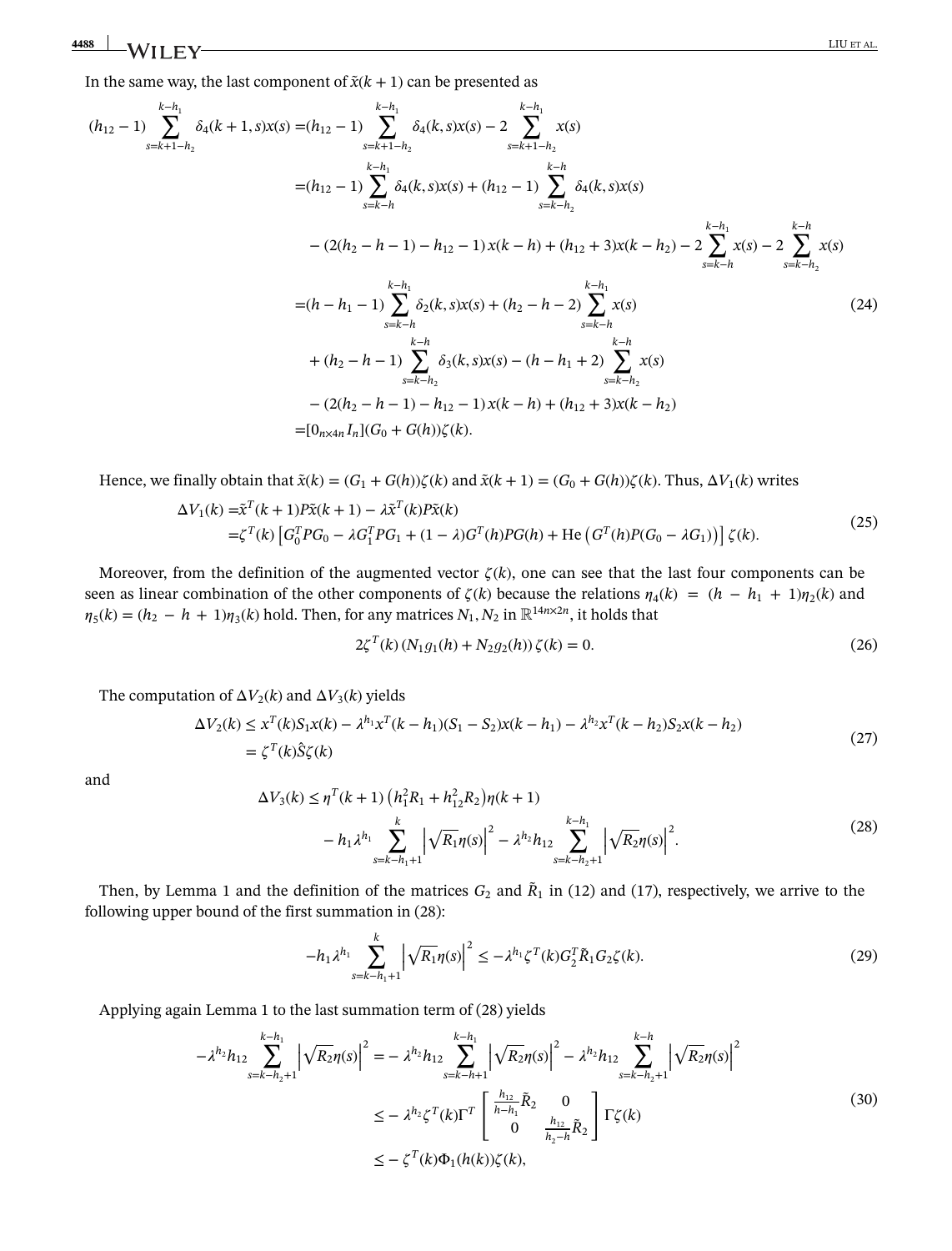**TABLE 1** Example 1: admissible upper bound of  $h_2$  for different  $h_1$ 

<span id="page-10-2"></span>

| $h_1$                        |    | $\overline{4}$ | -6 | <b>10</b> | 15 | 20 | 25 | <b>NoVs</b>      |
|------------------------------|----|----------------|----|-----------|----|----|----|------------------|
| Feng et $al^{33}$            | 21 | 21             | 21 | 22        | 24 | 27 | 31 | $9.5n^2 + 5.5n$  |
| Kwon et $al^{34}$            | 22 | 22             | 22 | 23        | 25 | 28 | 32 | $27n^2 + 9n$     |
| Hien and Trinh <sup>30</sup> | 26 | 27             | 28 | 31        | 34 | 35 | 36 | $20n^2 + 5n$     |
| Theorem 1                    | 27 | 29             | 30 | 33        | 35 | 37 | 38 | $79.5n^2 + 4.5n$ |

<span id="page-10-0"></span>where

$$
\Phi_1(h(k)) = \lambda^{h_2} \Gamma^T \left( \begin{bmatrix} \tilde{R}_2 & X \\ X^T & \tilde{R}_2 \end{bmatrix} + \begin{bmatrix} \frac{h_2 - h}{h_{12}} T_1 & 0 \\ 0 & \frac{h - h_1}{h_{12}} T_2 \end{bmatrix} \right) \Gamma,
$$
  
\n
$$
T_1 = \tilde{R}_2 - X \tilde{R}_2^{-1} X^T, \qquad T_2 = \tilde{R}_2 - X^T \tilde{R}_2^{-1} X.
$$
\n(31)

The latter inequality is guaranteed due to the refined reciprocally convex combination lemma.<sup>18</sup> From [\(25\)](#page-9-1)-[\(30\)](#page-9-2), it follows that

$$
\Delta V(k) \le \zeta^{T}(k)\Phi(h)\zeta(k),
$$

 $\Phi(h) = Φ_0(h) − Φ_1(h) + (1 − λ)G<sup>T</sup>(h)PG(h) + (Σ − ρ_1)<sup>T</sup>H(Σ − ρ_1)$  with  $Φ_0(h)$  and  $Φ_1(h)$  given in [\(17\)](#page-6-3) and [\(31\)](#page-10-0), respectively. By Schur complement, the two matrix inequalities of [\(15\)](#page-6-5) are equivalent to  $\Phi(h_i) < 0, i = 1, 2$ , and thus guarantee  $\Delta V(k) < 0$ , implying exponential stability with the decay rate  $\lambda$  of system [\(10\)](#page-4-4) for all time-varying delays in the interval  $[h_1, h_2]$ .  $\Box$ 

<span id="page-10-1"></span>*Remark* [3.](#page-10-1) In order to fully benefit from the summation inequality of [\(11\)](#page-5-1), the augmented term  $V_1$  in [\(19\)](#page-7-0) not only S. In order to large believe from the summation inequality of (11), the augmented term  $v_1$  in (19) not only<br>includes the signals  $x(k)$ ,  $\sum_{s=k-h_1}^{k-1} x(s)$  and  $\sum_{s=k-h_2}^{k-h_1-1} x(s)$  that were adopted in the work of Seu  $\sum_{s=k-n_1}^{k-1}$  (*k*,*s*)*x*(*s*) and (*h*<sub>12</sub> − 1)  $\mathbf{\nabla}^{k-h_1-1}$  $\sum_{s=k-h_2}^{h-h_1-1} \delta_4(k, s)x(s)$ . This state augmentation allows achieving less conservative stability criteria. More recently, new summation inequalities in double form has been proposed in the work of Hien and Trinh.<sup>30</sup> Therefore, the condition of Theorem [1](#page-6-4) could be further improved by employing generalized summation inequalities and Lyapunov functional with triple summation terms.<sup>30</sup>

A widely used numerical example is taken from the literature to make a comparison with some results recently reported in the existing works. Consider the following much-studied system  $(10)$  with:

$$
A = \begin{bmatrix} 0.8 & 0.0 \\ 0.05 & 0.9 \end{bmatrix}, A_1 = \begin{bmatrix} -0.1 & 0.0 \\ -0.2 & -0.1 \end{bmatrix}.
$$

Table [1](#page-6-4) shows that the maximum allowable delays  $h_2$  for several values of  $h_1$  obtained by Theorem 1 with  $\lambda = 1$  are less conservative than those obtained by various recent methods from the literature. As usual, the reduction of the conservatism of Theorem [1](#page-6-4) over existing results is at the price of additional decision variables, showing again a trade-off between the improvement and the numerical complexity[.19](#page-20-10)

# **5 NCSs UNDER TOD SCHEDULING PROTOCOL**

Based on the exponential delay-dependent analysis of Theorem [1,](#page-6-4) in this section, we derive the exponential stability criteria of [\(8\)](#page-4-1)-[\(9\)](#page-4-2) under [\(4\)](#page-3-4), the definition of which is given as follows.

<span id="page-10-3"></span>**Definition [1.](#page-10-3)** For any initial condition  $x_{t_0} \in \mathbb{R}^n \times \cdots \times \mathbb{R}^n$  $\tau_M+1$  times , if there exist constants  $b > 0$  and  $0 < \kappa < 1$  such that

the solutions of the hybrid system [\(8\)](#page-4-1)-[\(9\)](#page-4-2) under [\(4\)](#page-3-4) satisfy

$$
|x(k)|^2 \leq b\kappa^{2(k-t_0)} \left\{ ||x_{t_0}||_c^2 + |e(t_0)|^2 \right\},\,
$$

and

$$
\left\{|e(k)|^2\right\} \leq bk^{2(k-t_0)}\left\{\|x_{t_0}\|_c^2+|e(t_0)|^2\right\},\
$$

where  $||x_{t_0}||_c = \sup_{t_0 - \tau_M \le s \le t_0} |x(s)|$ , then the hybrid system [\(8\)](#page-4-1)-[\(9\)](#page-4-2) under [\(4\)](#page-3-4) is said to be exponentially stable.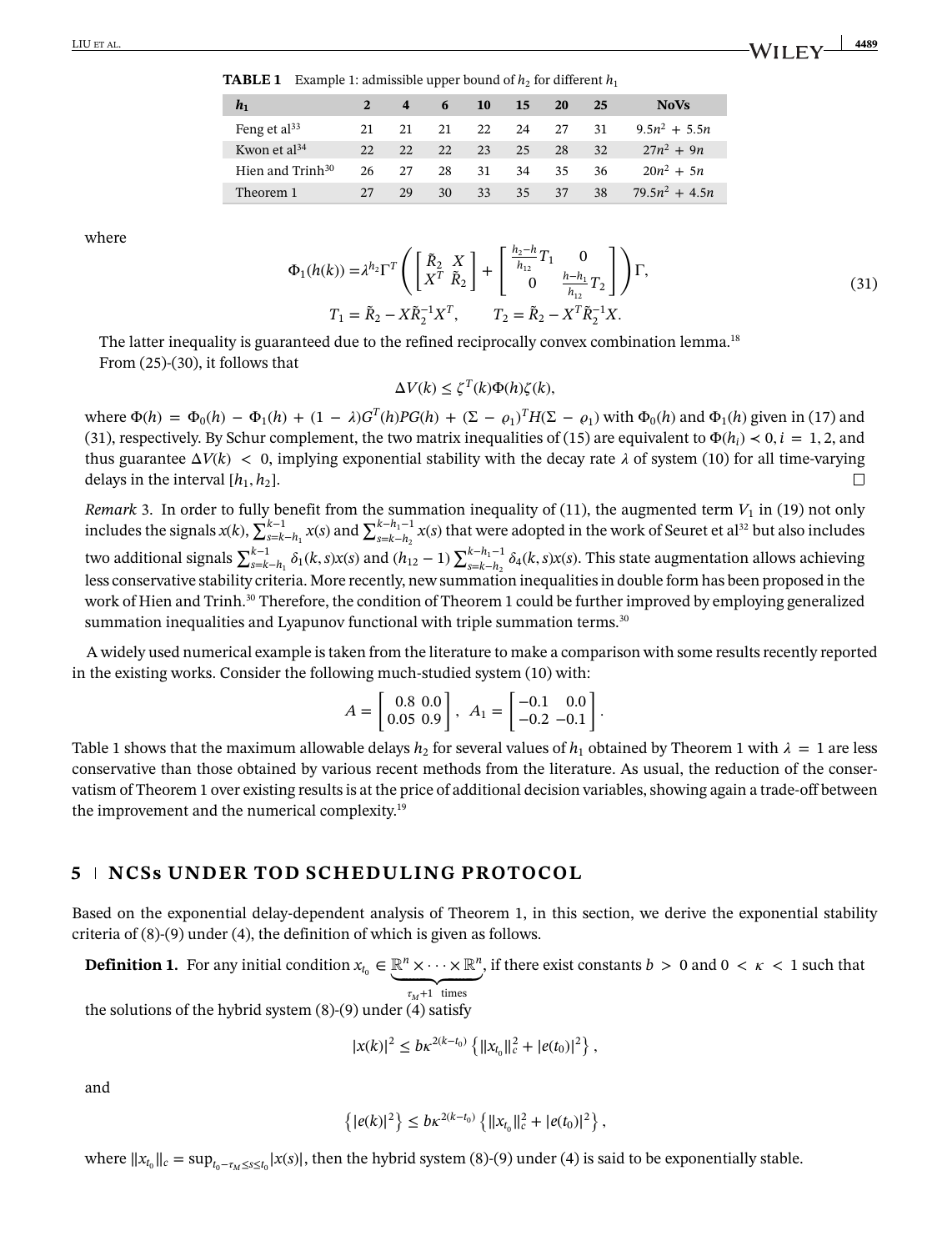We apply the following discrete-time Lyapunov functional to system  $(8)$ - $(9)$  under  $(4)$  for the exponential stability of systems with time-varying delays from the maximum delay interval  $[h_m, \tau_M]$ :

$$
V_e(k) = \tilde{V}(k) + \sum_{i=1}^{N} e_i^T(t_p) Q_i e_i(t_p),
$$
  
\n
$$
\tilde{V}(k) = V(k) + V_G(k), \quad k \in [t_p, t_{p+1} - 1], \quad k, p \in \mathbb{Z}^+,
$$
\n(32)

where  $V(k)$  is given by [\(19\)](#page-7-0) with  $h_1$ ,  $h_2$ , and  $h_{12}$  replaced by  $h_m$ ,  $\tau_M$ , and  $\tau_M - h_m$ , respectively, and

<span id="page-11-3"></span><span id="page-11-1"></span>
$$
V_G(k) = (\tau_M - h_m) \sum_{i=1}^N \sum_{s=s_p}^k \lambda^{k-s} \left| \sqrt{G_i} C_i \eta(s) \right|^2,
$$

with  $\eta(k) = x(k) - x(k-1), 0 < \lambda < 1, G_i > 0, Q_i > 0, i = 1, ..., N$ .

<span id="page-11-0"></span>*Remark* [4.](#page-11-0) In order to reduce the numerical complexity of resulting stability conditions, one may follow the work of Freirich and Fridma[n13](#page-20-4) and include *C* in the integral terms of Lyapunov functional [\(32\)](#page-11-1) with reduced-order matrices  $S_i, R_i, i = 1, 2$ , which will be the decision variables of the resulting matrix inequalities.

The term  $V_G$  was introduced in the work of Liu et al<sup>10</sup> to deal with the delays in the reset conditions

$$
V_G(t_{p+1}) - \lambda V_G(t_{p+1} - 1) \le \sum_{i=1}^N \left[ (\tau_M - h_m) \left| \sqrt{G_i} C_i \eta(t_{p+1}) \right|^2 \right] - \sum_{i=1}^N \lambda^{\tau_M} \left| \sqrt{G_i} C_i \left[ x(s_{p+1}) - x(s_p) \right] \right|^2.
$$

To ease the presentation, for  $i \in \mathcal{I}_N$ , we will use in this section the following notations:

$$
\tilde{\Sigma}^{i} = \begin{bmatrix} A - I & 0_{n \times n} & A_1 & 0_{n \times 19n} & \tilde{F}_0^{i} \end{bmatrix}, \n\tilde{F}_0^{i} = \begin{bmatrix} B_1 & \cdots & B_{j} \end{bmatrix}, \n\tilde{H} = h_m^2 R_0 + (\tau_M - h_m)^2 R_1 + (\tau_M - h_m) \sum_{l=1}^{N} C_l^T G_l C_l.
$$
\n(33)

Thanks to Theorem [1](#page-6-4) for the exponential delay-dependent analysis, we prove the following theorem on the exponential stability of [\(8\)](#page-4-1)-[\(9\)](#page-4-2) under [\(4\)](#page-3-4).

<span id="page-11-2"></span>**Theorem [2.](#page-11-2)** For any given scalar  $0 < \lambda < 1$ , integers  $0 \le h_m < \tau_M$ , and  $K_i$ ,  $i = 1, ..., N$ , assume that there exist matrices  $P \in \mathbb{S}^{5n}_+$ ,  $S_1, S_2, R_1, R_2 \in \mathbb{S}^n_+$ ,  $Q_i, U_i, G_i \in \mathbb{S}^{n_i}_+$ ,  $i = 1, ..., N$ ,  $N_1, N_2 \in \mathbb{R}^{14n \times 2n}$ , and a matrix  $X \in \mathbb{R}^{3n \times 3n}$  such *that the following matrix inequalities are feasible:*

<span id="page-11-6"></span>
$$
\Omega_i \triangleq \begin{bmatrix} \Gamma_i & Q_i \\ * & Q_i - \lambda^{r_M} G_i \end{bmatrix} < 0, \qquad i = 1, \dots, N,\tag{34}
$$

$$
\begin{bmatrix}\n\left[\begin{array}{cc}\n\tilde{\Phi}_j & 0 \\
\ast & \phi_i\n\end{array}\right] & (\tilde{\Sigma}^i)^T \tilde{H} \\
\ast & -\tilde{H}\n\end{bmatrix} < 0, \quad j = 1, 2, \quad i = 1, \dots, N,\n\tag{35}
$$

<span id="page-11-5"></span>*with*  $\tilde{\Phi}_i$ ,  $j = 1, 2$ , defined in [\(16\)](#page-6-6) and

<span id="page-11-4"></span>
$$
\Gamma_{i} = \frac{-\lambda - (1 - \lambda)(\tau_{M} - h_{m})}{N - 1} Q_{i} + \left(1 + \frac{1}{\tau_{M} - h_{m}}\right) U_{i},
$$
\n
$$
\phi_{i} = \text{diag}\left\{W_{1}, \dots, W_{j} \mid j \neq i}, \dots, W_{N}\right\},
$$
\n
$$
W_{i} = -\frac{1}{\tau_{M} - h_{m}} U_{i} + (1 - \lambda) Q_{i},
$$
\n(36)

*and other notations given by [\(33\)](#page-11-3). Then, we have*

*(i)*  $V_e(k)$  *satisfies the following inequalities along*  $(8)$ *-* $(9)$  *for*  $k \in [t_p, t_{p+1} - 2]$ *:* 

$$
\Theta_1(k) \triangleq V_e(k+1) - \lambda V_e(k) - \frac{1}{\tau_M - h_m} \sum_{i=1, i \neq i_p^*}^N \left| \sqrt{U_i} e_i(t_p) \right|^2 - (1-\lambda) \left| \sqrt{Q_{i_p^*}} e_{i_p^*}(t_p) \right|^2 \le 0; \tag{37}
$$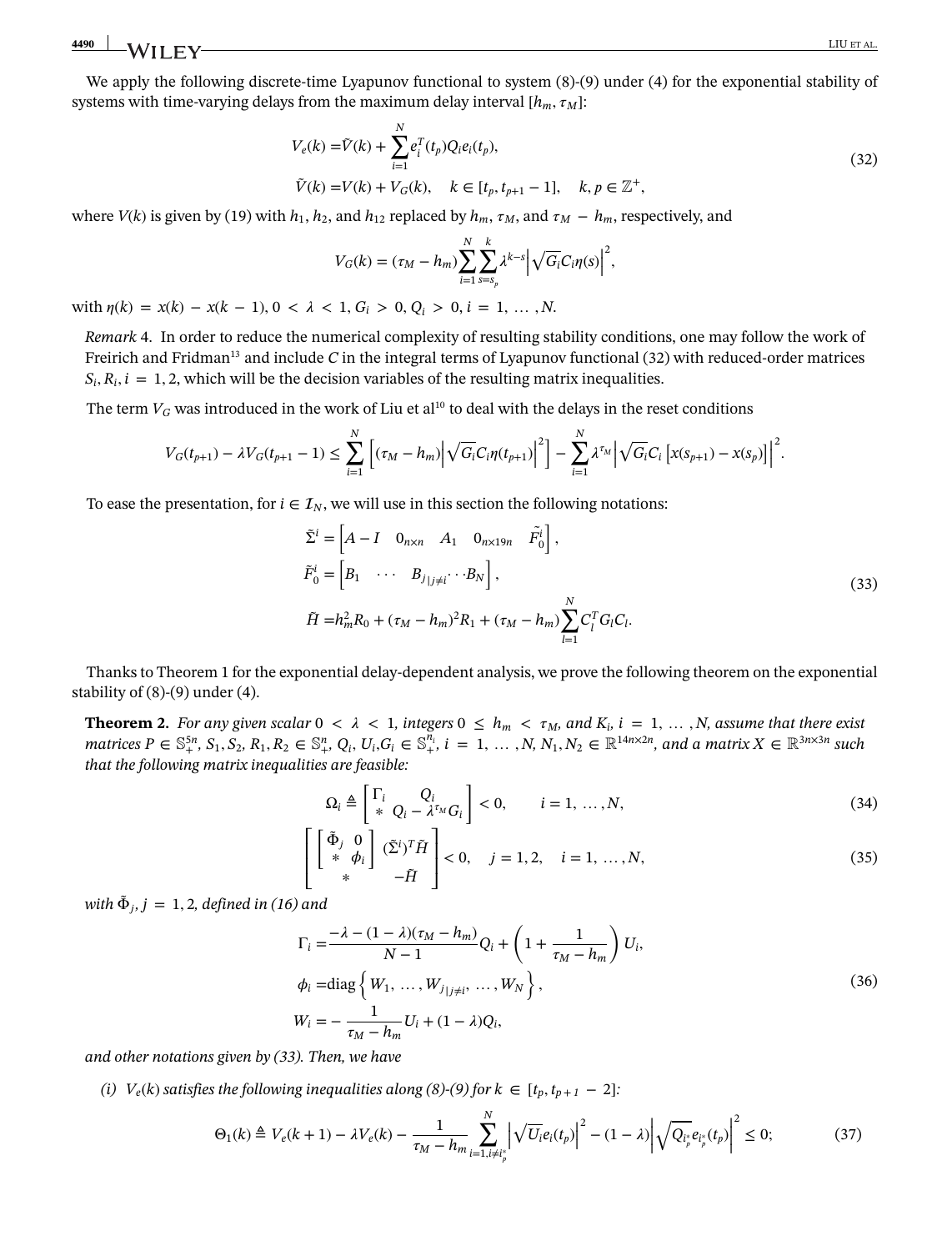<span id="page-12-2"></span>*(ii)*  $at k = t_{n+1} - 1$ ,

#### *(iii) the following bounds*

<span id="page-12-3"></span>
$$
\lambda_{\min}(P)|x(k)|^2 \le \tilde{V}(k) \le V_e(k) \le \lambda^{k-t_0} V_e(t_0),\tag{39}
$$

<span id="page-12-0"></span>*and*

<span id="page-12-1"></span>
$$
\sum_{i=1}^{N} \left| \sqrt{Q_i} e_i(k) \right|^2 \le \tilde{c} \lambda^{k-t_0} V_e(t_0), \quad k \ge t_0, \quad k \in \mathbb{N}, \tag{40}
$$

*with*  $V_e(t_0) = \tilde{V}(t_0) + \sum_{i=1}^{N} |t_i - t_0|$ √ $\overline{Q_i}e_i(t_0)|^2$  and  $\tilde{c} = \lambda^{-(\tau_M - h_m)}$ , are valid for the solutions of [\(4\)](#page-3-4), [\(8\)](#page-4-1), and [\(9\)](#page-4-2) initialized  $by x_{t_0} \in \mathbb{R}^n \times \cdots \times \mathbb{R}^n$ ,  $e(t_0) \in \mathbb{R}^{n_y}$ .

$$
\tau_M{+}1 \quad \text{times} \\
$$

*Moreover, the hybrid system [\(8\)](#page-4-1)-[\(9\)](#page-4-2) under [\(4\)](#page-3-4) is exponentially stable.*

*Proof.* The proof consists in proving each item separately.

Proof of (i). First, from functional [\(32\)](#page-11-1), it holds that, for  $k \in [t_p, t_{p+1} - 2]$ ,

$$
\Theta_1(k) \le \tilde{V}(k+1) - \lambda \tilde{V}(k) + (\tau_M - h_m) \sum_{i=1}^N |\sqrt{G_i} C_i \eta(k+1)|^2 + \sum_{i=1, i \ne i_p^*}^N |\sqrt{W_i} e_i(t_p)|^2 \triangleq \Psi(k). \tag{41}
$$

Therefore,  $\Theta_1(k) \leq 0$  of [\(37\)](#page-11-4) is satisfied if  $\Psi(k) \leq 0$  for  $k \in [t_p, t_{p+1} - 2]$ .

Let  $i_p^* = i \in \mathcal{I}_N$  and define  $\xi_i(k) = [\zeta^T(k), \overline{\xi}_i^T(k)]^T$ , where  $\zeta(k)$  is defined in [\(20\)](#page-7-1) and  $\overline{\xi}_i(k)$  = col{ $e_1(k), \ldots, e_j(k)_{|j\neq i}, \ldots, e_N(k)$ },  $i = 1, \ldots, N$  $i = 1, \ldots, N$  $i = 1, \ldots, N$ . Following the arguments of Theorem 1 for the exponential delay-dependent analysis, we arrive at  $\Psi(k) \leq 0$  for  $k \in [t_p, t_{p+1} - 2]$  if [\(35\)](#page-11-5) is feasible.

This completes the proof of (i).

Proof of (ii). From [\(32\)](#page-11-1) and [\(41\)](#page-12-1), we have

$$
\Theta_{2} \leq \tilde{V}(t_{p+1}) - \lambda \tilde{V}(t_{p+1} - 1) + (\tau_{M} - h_{m}) \sum_{i=1}^{N} \left| \sqrt{G_{i}} C_{i} \eta(t_{p+1}) \right|^{2}
$$
\n
$$
- \sum_{i=1}^{N} \lambda^{\tau_{M}} \left| \sqrt{G_{i}} C_{i} \left[ x(s_{p+1}) - x(s_{p}) \right] \right|^{2} + \sum_{i=1}^{N} \left[ \left| \sqrt{Q_{i}} e_{i}(t_{p+1}) \right|^{2} - \lambda \left| \sqrt{Q_{i}} e_{i}(t_{p}) \right|^{2} \right]
$$
\n
$$
+ \sum_{i=1, i \neq i_{p}^{*}}^{N} \left| \sqrt{U_{i}} e_{i}(t_{p}) \right|^{2} + (1 - \lambda)(\tau_{M} - h_{m}) \left| \sqrt{Q_{i_{p}^{*}} e_{i_{p}^{*}}(t_{p})} \right|^{2}
$$
\n
$$
\leq \Psi(t_{p+1} - 1) + \frac{1}{\tau_{M} - h_{m}} \sum_{i=1, i \neq i_{p}^{*}}^{N} \left| \sqrt{U_{i}} e_{i}(t_{p}) \right|^{2} - (1 - \lambda) \sum_{i=1, i \neq i_{p}^{*}}^{N} \left| \sqrt{Q_{i}} e_{i}(t_{p}) \right|^{2}
$$
\n
$$
- \sum_{i=1}^{N} \lambda^{\tau_{M}} \left| \sqrt{G_{i}} C_{i} \left[ x(s_{p+1}) - x(s_{p}) \right] \right|^{2} + \sum_{i=1}^{N} \left[ \left| \sqrt{Q_{i}} e_{i}(t_{p+1}) \right|^{2} - \lambda \left| \sqrt{Q_{i}} e_{i}(t_{p}) \right|^{2} \right]
$$
\n
$$
+ \sum_{i=1, i \neq i_{p}^{*}}^{N} \left| \sqrt{U_{i}} e_{i}(t_{p}) \right|^{2} + (1 - \lambda)(\tau_{M} - h_{m}) \left| \sqrt{Q_{i_{p}^{*}} e_{i_{p}^{*}}(t_{p})} \right|^{2}.
$$

Note that, under the TOD protocol,

$$
-\left|\sqrt{Q_{i_p^*}}e_{i_p^*}(t_p)\right|^2 \leq -\frac{1}{N-1}\sum_{i=1,i\neq i_p^*}^N \left|\sqrt{Q_i}e_i(t_p)\right|^2.
$$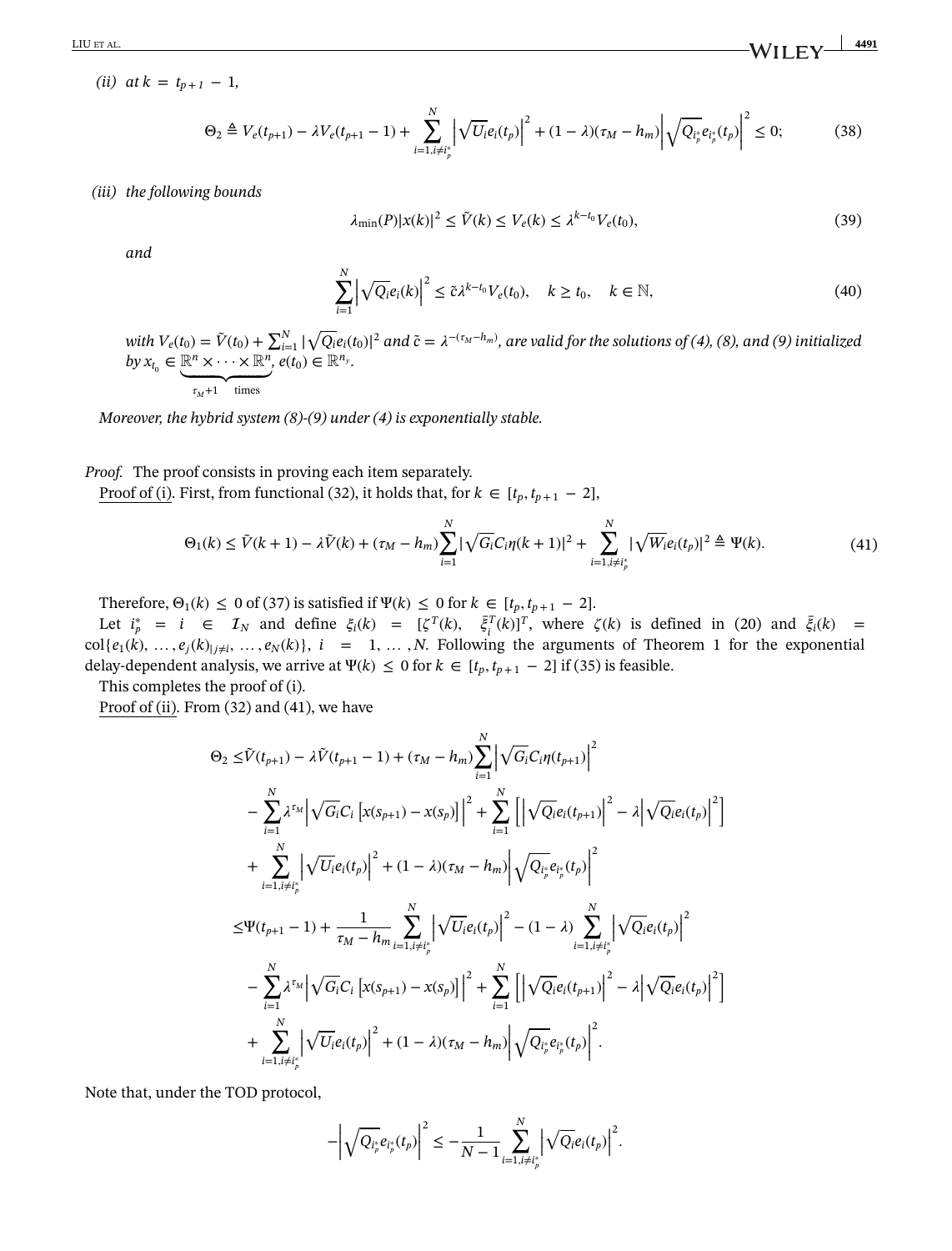From [\(41\)](#page-12-1) and [\(34\)](#page-11-6), we have  $\Psi(t_{p+1}-1) \leq 0$  and  $\lambda^{\tau_M} G_{i_p^*} - Q_{i_p^*} C_{i_p^*} > 0$ , respectively. Denote  $\varsigma_i = \text{col}\{e_i(t_p), C_i[x(s_{p+1})-\tau]$  $x(s_p)$ ]. Then, employing [\(9\)](#page-4-2), we arrive at

$$
\Theta_2 \leq \Psi(t_{p+1}-1) - \left| \sqrt{\lambda^{t_M} G_{i_p^*} - Q_{i_p^*}} C_{i_p^*} \left[ x(s_{p+1}) - x(s_p) \right] \right|^2 + \sum_{i=1, i \neq i_p^*}^N \varsigma_i^T \Omega_i \varsigma_i \leq 0,
$$

which yields [\(38\)](#page-12-2). This completes the proof of (ii).

Proof of (iii). The next step is to prove [\(39\)](#page-12-3) and [\(40\)](#page-12-0). By the comparison principle, for  $k \in [t_p, t_{p+1} - 1]$ , the inequality [\(37\)](#page-11-4) implies

<span id="page-13-2"></span><span id="page-13-0"></span>
$$
V_e(k) \leq \lambda^{k-t_p} V_e(t_p) + \sum_{i=1, i \neq i_p^*}^N \left\{ \left| \sqrt{U_i} e_i(t_p) \right|^2 \right\} + (1 - \lambda)(\tau_M - h_m) \left| \sqrt{Q_{i_p^*}} e_{i_p^*}(t_p) \right|^2. \tag{42}
$$

Note that [\(34\)](#page-11-6) guarantees  $0 < (1 - \lambda)(\tau_M - h_m) < \lambda < 1$  and  $U_i < (1 + \frac{1}{\tau_M - h_m})U_i < \frac{\lambda - (1 - \lambda)(\tau_M - h_m)}{N - 1}Q_i < Q_i$ ,  $i = 1, \ldots, N$ . Hence,

<span id="page-13-1"></span>
$$
\tilde{V}(k) \le \lambda^{k-t_p} V_e(t_p), \quad k \in [t_p, t_{p+1} - 1]. \tag{43}
$$

On the other hand, the inequalities [\(38\)](#page-12-2) and [\(42\)](#page-13-0) with  $k = t_{p+1} - 1$  imply

$$
V_e(t_{p+1}) \leq \lambda V_e(t_{p+1} - 1) - \sum_{i=1, i \neq i_p^*}^N \left| \sqrt{U_i} e_i(t_p) \right|^2 - (1 - \lambda)(\tau_M - h_m) \left| \sqrt{Q_{i_p^*}} e_{i_p^*}(t_p) \right|^2
$$
  

$$
\leq \lambda^{t_{p+1} - t_p} V_e(t_p) - (1 - \lambda) \sum_{i=1, i \neq i_p^*}^N \left| \sqrt{U_i} e_i(t_p) \right|^2 - (1 - \lambda)^2 (\tau_M - h_m) \left| \sqrt{Q_{i_p^*}} e_{i_p^*}(t_p) \right|^2
$$
  

$$
\leq \lambda^{t_{p+1} - t_p} V_e(t_p).
$$

Then, a recursive argument allows us to conclude that, for all  $p \in \mathbb{Z}$ , we have

<span id="page-13-5"></span>
$$
V_e(t_{p+1}) \le \lambda^{t_{p+1} - t_{p-1}} V_e(t_{p-1}) \le \lambda^{t_{p+1} - t_0} V_e(t_0).
$$
\n(44)

Substituting in [\(44\)](#page-13-1)  $p + 1$  for  $p$  and taking into account [\(43\)](#page-13-2), we arrive at [\(39\)](#page-12-3), which yields exponential stability of [\(8\)](#page-4-1)-[\(9\)](#page-4-2) under [\(4\)](#page-3-4) because  $\lambda_{\min}(P)|x(k)|^2 \le \tilde{V}(k)$ ,  $V(t_0) \le \delta ||x_{t_0}||_c^2$  for some scalar  $\delta > 0$ . Moreover, [\(44\)](#page-13-1) with *p* + 1 replaced by *p* implies [\(40\)](#page-12-0) because  $\lambda^{t_p-t_0} = \lambda^{k-t_0} \lambda^{t_p-k} \leq \tilde{c} \lambda^{k-t_0}$  for  $k \in [t_p, t_{p+1} - 1]$ . This completes the proof of (iii).  $\Box$ 

<span id="page-13-3"></span>*Remark* [5.](#page-13-3) The exponential stability of system [\(8\)](#page-4-1)-[\(9\)](#page-4-2) under [\(4\)](#page-3-4) can be alternatively analyzed via the Lyapunov functional  $\tilde{V}_e(k) = V_e(k) + V_W(k)$ , where  $V_e(k)$  is given by [\(32\)](#page-11-1) and

$$
V_W(k)=(1-\lambda)(t_p-k)\left|\sqrt{Q_{i_p}e_{i_p^*}(t_p)}\right|^2+\frac{t_p-k}{t_{p+1}-t_p}\sum_{i=1,i\neq i_p^*}^{N}\left|\sqrt{U_i}e_i(t_p)\right|^2,\quad k\in[t_p,t_{p+1}-1].
$$

The negative term  $V_W(k)$  is a discrete-time counterpart of piecewise continuous in time term that was recently employed in the work of Freirich and Fridman<sup>13</sup> to simplify the exponential stability analysis of the hybrid system. Under the conditions [\(34\)](#page-11-6) and [\(35\)](#page-11-5), it holds that  $\tilde{V}_e(k)$  is positive for  $k \ge t_0, k \in \mathbb{Z}^+$ , ie,  $\tilde{V}_e(k) \ge \rho(|x(k)|^2 + |e(k)|^2)$ with some  $\rho > 0$ , and that  $\tilde{V}_e(k+1) - \lambda \tilde{V}_e(k) \leq 0, k \in [t_p, t_{p+1} - 1]$ . These two inequalities imply the exponential stability of system [\(8\)](#page-4-1)-[\(9\)](#page-4-2) under [\(4\)](#page-3-4).

<span id="page-13-4"></span>*Remark* [6.](#page-13-4) For discrete-time NCSs under TOD scheduling protocol, lemma 2 of the work of Liu and Fridman<sup>17</sup> guarantees only partial stability of the closed-loop system with  $N = 2$  $N = 2$  sensor nodes, whereas Theorem 2 in this paper guarantees that [\(39\)](#page-12-3) gives a bound not only on  $x(k)$  but also on  $e_i(k)$ ,  $i = 1, \ldots, N$ . That is why Theorem [2](#page-12-0) assesses stability of system [\(8\)](#page-4-1)-[\(9\)](#page-4-2) under [\(4\)](#page-3-4) with respect to the full state col{ $x(k)$ *, e*( $k$ )}.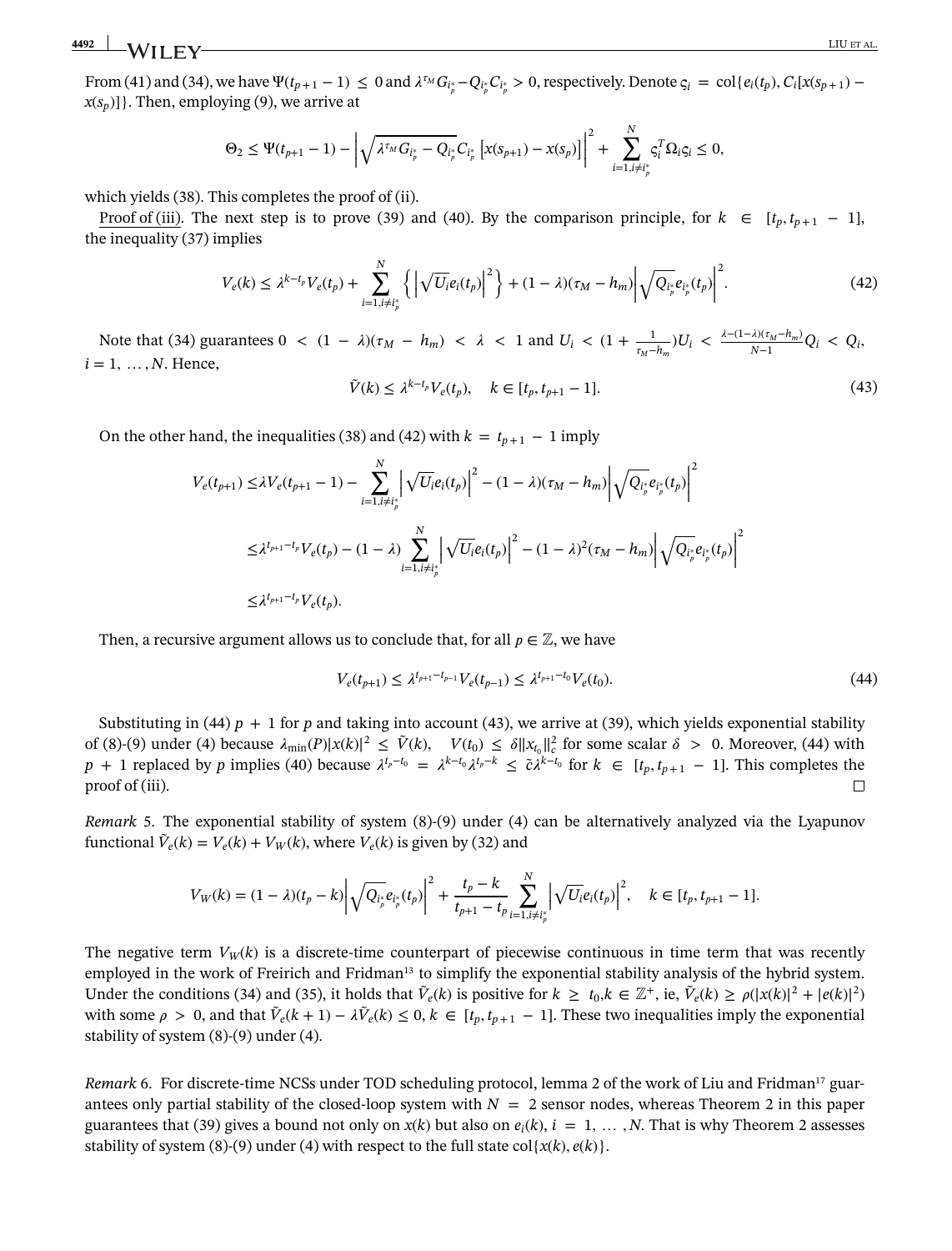# **6 NCSs UNDER IID SCHEDULING PROTOCOL**

In this section, we first reformulate system [\(8\)](#page-4-1) and [\(9\)](#page-4-2) under iid scheduling protocol [\(5\)](#page-3-5) as a stochastic impulsive system with the system matrices having stochastic parameters with Bernoulli distributions and then derive exponential mean-square stability criteria by virtue of Theorem [1.](#page-6-4)

## **6.1 Stochastic hybrid time-delay model with Bernoulli distributed parameters**

Following the work of Yue et al, $25$  we introduce the indicator functions

$$
\pi_{\{\sigma_p^*=i\}}=\begin{cases} 1, & \sigma_p^*=i\\ 0, & \sigma_p^*\neq i, \ i\in\mathcal{I}_N, \quad p\in\mathbb{Z}^+.\end{cases}
$$

Thus, from [\(5\)](#page-3-5), it follows that

$$
\mathbb{E}\{\pi_{\{\sigma_p^*=i\}}\} = \mathbb{E}\left\{\left[\pi_{\{\sigma_p^*=i\}}\right]^2\right\} = \text{Prob}\left\{\sigma_p^*=i\right\} = \beta_i,
$$
\n
$$
\mathbb{E}\left\{\left[\pi_{\{\sigma_p^*=i\}} - \beta_i\right] \left[\pi_{\{\sigma_p^*=j\}} - \beta_j\right]\right\} = \begin{cases} -\beta_i\beta_j, & i \neq j, \\ \beta_i(1-\beta_i), & i = j. \end{cases}
$$

Therefore, the stochastic impulsive system model  $(8)-(9)$  $(8)-(9)$  $(8)-(9)$  under  $(5)$  can be rewritten as

<span id="page-14-2"></span>
$$
\begin{cases}\nx(k+1) = Ax(k) + A_1x(s_p) + \sum_{i=1}^{N} (1 - \pi_{\{\sigma_p^* = i\}}) B_i e_i(t_p), \\
e(k+1) = e(k), \quad k \in [t_p, t_{p+1} - 2], \quad k \in \mathbb{Z}^+, \n\end{cases}
$$
\n(45)

with the delayed reset system for  $k = t_{p+1} - 1$ 

$$
\begin{cases}\nx(t_{p+1}) = Ax(t_{p+1} - 1) + A_1 x(s_p) + \sum_{i=1}^N (1 - \pi_{\{\sigma_p^* = i\}}) B_i e_i(t_p), \\
e_i(t_{p+1}) = (1 - \pi_{\{\sigma_p^* = i\}}) e_i(t_p) + C_i \left[ x(s_p) - x(s_{p+1}) \right], \quad i = 1, ..., N.\n\end{cases}
$$
\n(46)

<span id="page-14-0"></span>**Definition [2.](#page-14-0)** The hybrid system [\(45\)](#page-14-1)-[\(46\)](#page-14-2) is said to be exponentially mean-square stable if there exist constants  $b > 0$ and  $0 < \kappa < 1$  such that, for initial condition  $x_{t_0} \in \mathbb{R}^n \times \cdots \times \mathbb{R}^n$ , the solutions of the hybrid system [\(45\)](#page-14-1)-[\(46\)](#page-14-2) satisfy

<span id="page-14-1"></span>
$$
\tau_M+1 \quad \text{times}
$$

$$
\mathbb{E}\left\{|x(k)|^2\right\} \leq b\kappa^{2(k-t_0)}\mathbb{E}\left\{\|x_{t_0}\|_c^2 + |e(t_0)|^2\right\}, \quad k \geq t_0,
$$

and

$$
\mathbb{E}\left\{|e(k)|^2\right\} \leq b\kappa^{2(k-t_0)}\mathbb{E}\left\{\|x_{t_0}\|_c^2+|e(t_0)|^2\right\}, \quad k \geq t_0.
$$

The objective of this section is to derive condition for exponential mean-square stability of the hybrid system [\(45\)](#page-14-1)-[\(46\)](#page-14-2).

### **6.2 Exponential mean-square stability of NCSs under iid scheduling protocol**

The stability analysis of [\(45\)](#page-14-1)-[\(46\)](#page-14-2) will be based on discrete-time Lyapunov functional [\(32\)](#page-11-1).

The term  $V_G$  satisfies for  $k = t_{p+1} - 1$ 

$$
\mathbb{E}\left\{V_G(t_{p+1})-\lambda V_G(t_{p+1}-1)\right\}\leq (\tau_M-h_m)\sum_{i=1}^N\mathbb{E}\left\{\left|\sqrt{G_i}C_i\eta(t_{p+1})\right|^2\right\}-\sum_{i=1}^N\lambda^{\tau_M}\mathbb{E}\left\{\left|\sqrt{G_i}C_i\left[x(s_{p+1})-x(s_p)\right]\right|^2\right\}.
$$

Following the arguments for network-based stabilization under TOD scheduling protocol, we arrive at the following.

<span id="page-14-3"></span>**Theorem [3.](#page-14-3)** For any given scalar  $0 < \lambda < 1$ , integers  $0 \le h_m < \tau_M$ , and  $K_i$ ,  $i = 1, ..., N$ , assume that there exist matrices  $P \in \mathbb{S}_+^{5n}$ ,  $S_1, S_2, R_1, R_2 \in \mathbb{S}_+^n$ ,  $Q_i, U_i, G_i \in \mathbb{S}_+^{n_i}$ ,  $i = 1, ..., N, N_1, N_2 \in \mathbb{R}^{14n \times 2n}$ , and a matrix  $X \in \mathbb{R}^{3n \times 3n}$  such that *the following matrix inequalities are feasible for*  $k \in [t_p, t_{p+1} - 1]$ *:* 

<span id="page-14-4"></span>
$$
\hat{\Omega}_i \triangleq \begin{bmatrix} \hat{\Gamma}_i & (1 - \beta_i) Q_i \\ * & Q_i - \lambda^{\tau_M} G_i \end{bmatrix} < 0, \qquad i = 1, \dots, N,\tag{47}
$$

LIU ET AL. **4493**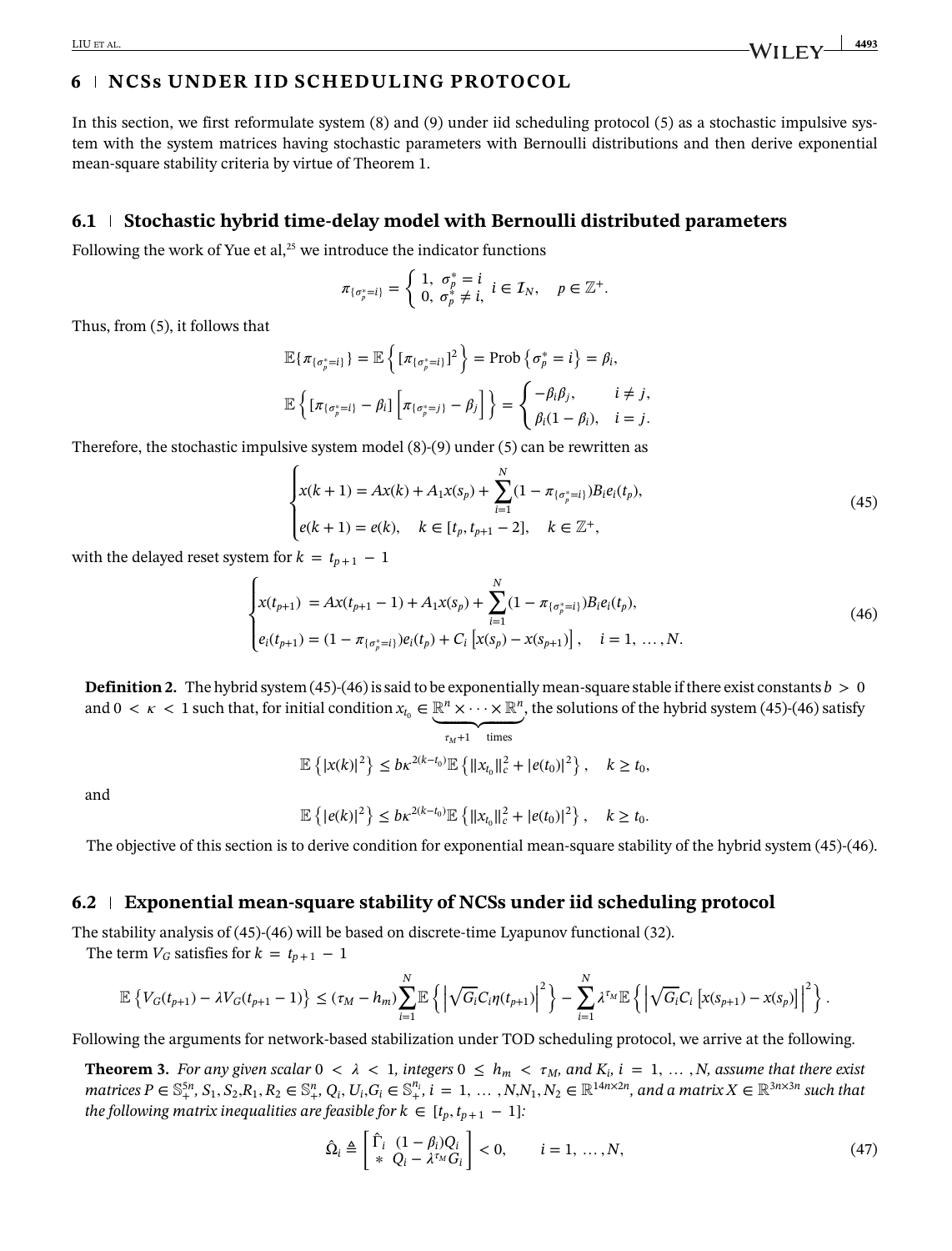<span id="page-15-2"></span>**4494 LIU ET AL.** LIU ET AL.

$$
\begin{bmatrix}\n\begin{bmatrix}\n\tilde{\Phi}_j & 0 \\
\ast & -\psi\n\end{bmatrix} \n\begin{bmatrix}\n\Xi^T \tilde{H} & \hat{\Xi}^T \tilde{H} \\
\ast & -\tilde{H} & 0 \\
\ast & \ast & -\beta \tilde{H}\n\end{bmatrix} < 0, \quad j = 1, 2,\n\end{bmatrix}
$$
\n
$$
(48)
$$

*are feasible, where*

<span id="page-15-1"></span>
$$
\hat{\Gamma}_i = -\lambda Q_i + (1 - \beta_i) Q_i + \left( 1 + \frac{1}{\tau_M - h_m} \right) U_i.
$$
\n
$$
\Xi = [A - I \quad 0_{n \times n} \quad A_1 \quad 0_{n \times 19n} \quad \Xi_0], \ \Xi_0 = [(1 - \beta_1)B_1 \quad \cdots \quad (1 - \beta_N)B_N],
$$
\n
$$
\Xi_1 = [0_{n \times 22n} - B_1 \quad 0_{n \times (n_y - n_1)}], \ \Xi_2 = [0_{n \times (22n + n_1)} - B_2 \quad 0_{n \times (n_y - n_1 - n_2)}], \ \cdots,
$$
\n
$$
\Xi_N = [0_{n \times (22n + n_y - n_N)} - B_N], \ \Xi_j \in \mathbb{R}^{n \times (22n + n_y)}, \quad \hat{\Xi} = [\Xi_1^T \quad \cdots \quad \Xi_N^T]^T,
$$
\n
$$
\beta = \text{diag} \{\beta_1^{-1}, \dots, \beta_N^{-1}\}, \ \psi = \frac{1}{\tau_M - h_m} \text{diag} \{U_1, \dots, U_N\},
$$
\n(49)

*with the notations*  $\tilde{\Phi}_i$ ,  $j = 1, 2$ , and  $\tilde{H}$  given by [\(16\)](#page-6-6) and [\(33\)](#page-11-3), respectively. Then, we have the following.

*(i)* For  $k \in [t_p, t_{p+1} − 2]$ ,  $V_e(k)$  satisfies the following inequalities along [\(45\)](#page-14-1)-[\(46\)](#page-14-2):  $\overline{\phantom{a}}$ 

$$
\hat{\Theta}_1(k) \triangleq \mathbb{E}\left\{ V_e(k+1) - \lambda V_e(k) - \frac{1}{\tau_M - h_m} \sum_{i=1}^N \left| \sqrt{U_i} e_i(t_p) \right|^2 \right\} \le 0.
$$
\n(50)

 $(ii)$  *At*  $k = t_{p+1} - 1$ *,* 

<span id="page-15-4"></span><span id="page-15-0"></span>
$$
\hat{\Theta}_2 \triangleq \mathbb{E}\left\{ V_e(t_{p+1}) - \lambda V_e(t_{p+1} - 1) + \sum_{i=1}^N \left| \sqrt{U_i} e_i(t_p) \right|^2 \right\} \le 0.
$$
\n(51)

*(iii)* For the solutions of [\(45\)](#page-14-1)-[\(46\)](#page-14-2) initialized by  $x_{t_0} \in \mathbb{R}^n \times \cdots \times \mathbb{R}^n$ ,  $e(t_0) \in \mathbb{R}^{n_y}$ , the following bounds

$$
\tau_M + 1 \text{ times}
$$
  

$$
\mathbb{E}\{\tilde{V}(k)\} \le \mathbb{E}\{V_e(k)\} \le \lambda^{k-t_0} \mathbb{E}\{V_e(t_0)\}, \quad k \ge t_0, \quad k \in \mathbb{N}
$$
 (52)

<span id="page-15-6"></span>*and*

<span id="page-15-5"></span><span id="page-15-3"></span>
$$
\sum_{i=1}^{N} \mathbb{E}\left\{ \left| \sqrt{Q_i} e_i(k) \right|^2 \right\} \leq \tilde{c} \lambda^{k-t_0} \mathbb{E}\{ V_e(t_0) \}
$$
\n(53)

 $h$ old with  $V_e(t_0) = \tilde{V}(t_0) + \sum_{i=1}^{N}$ *i*=1 | √ $\overline{Q_i}e_i(t_0)|^2$  and  $\tilde{c} = \lambda^{-(\tau_M - h_m)}$ .

*Consequently, the exponential mean-square stability of [\(45\)](#page-14-1)<sup>-</sup>[\(46\)](#page-14-2) is guaranteed.* 

*Proof.* <u>Proof of (i</u>). First, for  $k \in [t_p, t_{p+1} - 2]$ , it holds that, from  $V_e(k)$  of [\(32\)](#page-11-1),

$$
\hat{\Theta}_1(k) \leq \mathbb{E}\left\{\tilde{V}(k+1) - \lambda \tilde{V}(k) + (\tau_M - h_m) \sum_{i=1}^N \left|\sqrt{G_i}C_i\eta(k+1)\right|^2 - \frac{1}{\tau_M - h_m} \sum_{i=1}^N \left|\sqrt{U_i}e_i(t_p)\right|^2\right\} \stackrel{\Delta}{=} \hat{\Psi}(k). \tag{54}
$$

Therefore,  $\hat{\Theta}_1(k) \le 0$  (ie, [\(50\)](#page-15-0)) holds if  $\hat{\Psi}(k) \le 0$  is satisfied.

Consider  $k \in [t_p, t_{p+1} - 1]$ ,  $p \in \mathbb{Z}^+$ , and define  $\hat{\xi}(k) = [\zeta^T(k), 0_{1 \times 8n}, e_1^T(k), \dots, e_N^T(k)]^T$ . It can be shown from [\(45\)](#page-14-1) that

$$
\eta(k+1) = \Xi_{\xi}^{\hat{\xi}}(k) + \sum_{i=1}^{N} \left[ \pi_{\{\sigma_{p}^{*}=i\}} - \beta_{i} \right] \Xi_{i}\hat{\xi}(k),
$$
\n
$$
\left| \sqrt{\tilde{H}} \eta(k+1) \right|^{2} = \left| \sqrt{\tilde{H}} \Xi_{\xi}^{\hat{\xi}}(k) \right|^{2} + 2 \sum_{i=1}^{N} \left[ \pi_{\{\sigma_{p}^{*}=i\}} - \beta_{i} \right] \hat{\xi}^{T}(k) \Xi^{T} \tilde{H} \Xi_{i}\hat{\xi}(k)
$$
\n
$$
+ \sum_{i,j=1, i \neq j}^{N} \left[ \pi_{\{\sigma_{p}^{*}=i\}} - \beta_{i} \right] \left[ \pi_{\{\sigma_{p}^{*}=j\}} - \beta_{j} \right] \hat{\xi}^{T}(k) \Xi_{i}^{T} \tilde{H} \Xi_{j}\hat{\xi}(k) + \sum_{i=1}^{N} \left[ \pi_{\{\sigma_{p}^{*}=i\}} - \beta_{i} \right]^{2} \left| \sqrt{\tilde{H}} \Xi_{i}\hat{\xi}(k) \right|^{2},
$$
\n(55)

with  $\Xi$  and  $\Xi$ *<sub>i</sub>*,  $i = 1, ..., N$  given by [\(49\)](#page-15-1).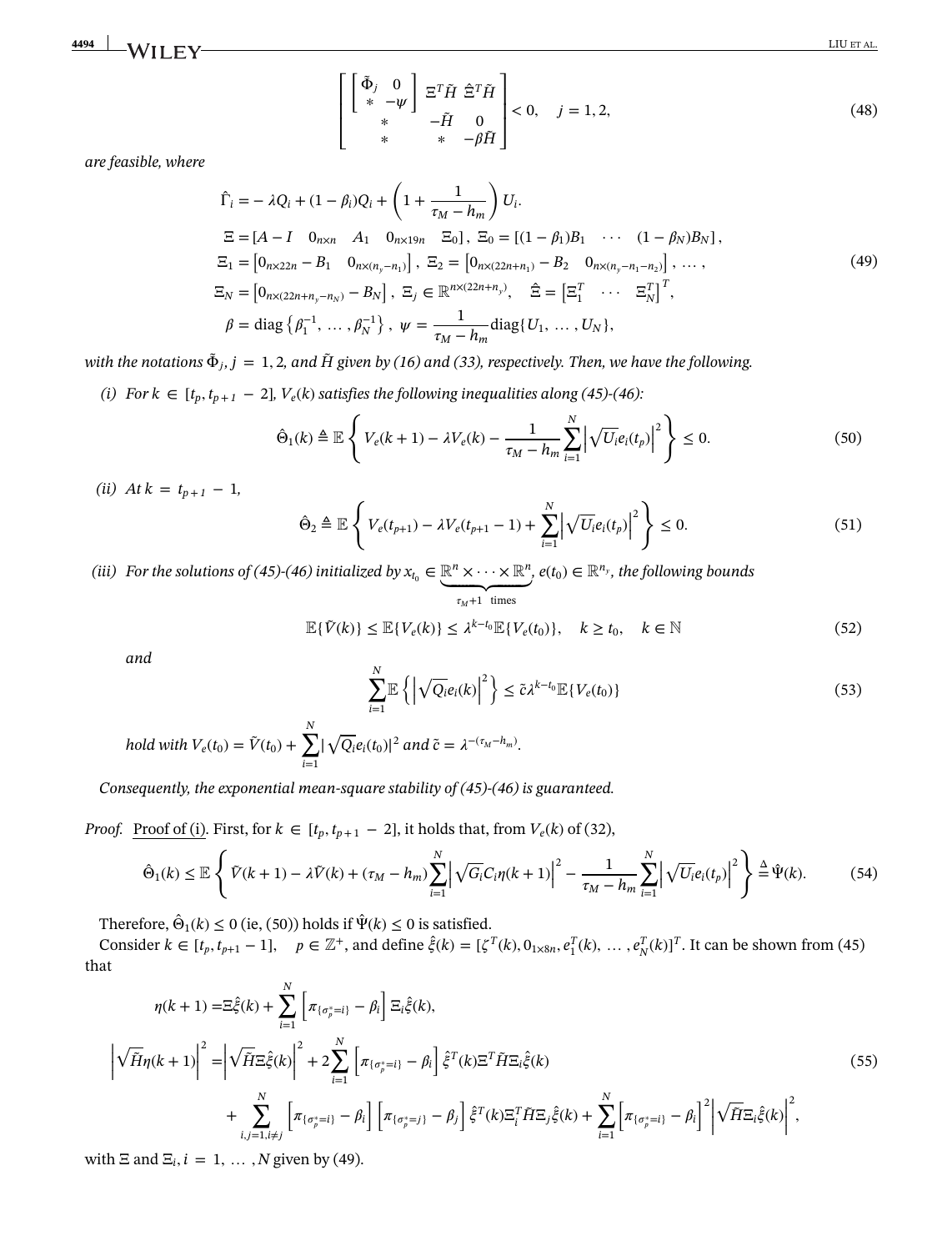Following the proof of Theorem [2,](#page-12-0) calculating the difference  $\tilde{V}(k + 1) - \lambda \tilde{V}(k)$  of along [\(45\)](#page-14-1) and taking the mathematical expectation, we have  $\mathbb{E}\{\hat{\Psi}(k)\}\leq 0$  for  $k \in [t_p, t_{p+1} - 2]$  if the matrix inequalities [\(48\)](#page-15-2) with  $j = 1, 2$  hold. This completes the proof of (i).

Proof of (ii). From  $V_e(k)$  of [\(32\)](#page-11-1) and [\(54\)](#page-15-3), it follows that

<span id="page-16-0"></span>
$$
\hat{\Theta}_{2} \leq \mathbb{E} \left\{ V(t_{p+1}) - \lambda V(t_{p+1} - 1) + (\tau_{M} - h_{m}) \sum_{i=1}^{N} \left| \sqrt{G_{i}} C_{i} \eta(t_{p+1}) \right|^{2} - \sum_{i=1}^{N} \lambda^{\tau_{M}} \left| \sqrt{G_{i}} C_{i} \left[ x(s_{p+1}) - x(s_{p}) \right] \right|^{2} \right\} \n+ \sum_{i=1}^{N} \left[ \left| \sqrt{Q_{i}} e_{i}(t_{p+1}) \right|^{2} - \lambda \left| \sqrt{Q_{i}} e_{i}(t_{p}) \right|^{2} \right] + \sum_{i=1}^{N} \left| \sqrt{U_{i}} e_{i}(t_{p}) \right|^{2} \right\} \n= \hat{\Psi}(t_{p+1} - 1) + \mathbb{E} \left\{ \frac{1}{\tau_{M} - h_{m}} \sum_{i=1}^{N} \left| \sqrt{U_{i}} e_{i}(t_{p}) \right|^{2} - \sum_{i=1}^{N} \lambda^{\tau_{M}} \left| \sqrt{G_{i}} C_{i} \left[ x(s_{p+1}) - x(s_{p}) \right] \right|^{2} \right. \n+ \sum_{i=1}^{N} \left[ \left| \sqrt{Q_{i}} e_{i}(t_{p+1}) \right|^{2} - \lambda \left| \sqrt{Q_{i}} e_{i}(t_{p}) \right|^{2} \right] + \sum_{i=1}^{N} \left| \sqrt{U_{i}} e_{i}(t_{p}) \right|^{2} \right\} .
$$

Note that  $\hat{\Psi}(t_{p+1} - 1) \leq 0$  and

$$
\mathbb{E}\left\{e_{i}^{T}(t_{p+1})Q_{i}e_{i}(t_{p+1})\right\}
$$
\n
$$
=\mathbb{E}\left\{\left|\sqrt{Q_{i}}\left[\left(1-\pi_{\{\sigma_{p}^{*}=i\}}\right)e_{i}(t_{p})+C_{i}x(s_{p})-C_{i}x(s_{p+1})\right]\right|^{2}\right\}
$$
\n
$$
=\mathbb{E}\left\{(1-\beta_{i})e_{i}^{T}(t_{p})Q_{i}e_{i}(t_{p})+2(1-\beta_{i})e_{i}^{T}(t_{p})Q_{i}C_{i}\left[x(s_{p})-x(s_{p+1})\right]\right.\right.
$$
\n
$$
+\left|\sqrt{Q_{i}}C_{i}\left[x(s_{p})-x(s_{p+1})\right]\right|^{2}\right\}, i=1,...,N.
$$

Denote  $\hat{\zeta}_i = \text{col}\lbrace e_i(t_p), C_i[x(s_p) - x(s_{p+1})]\rbrace$ . Then, employing [\(46\)](#page-14-2), we arrive at

$$
\hat{\Theta}_2 \leq \hat{\Psi}(t_{p+1} - 1) + \sum_{i=1}^N \mathbb{E} \left\{ \hat{\varsigma}_i^T \hat{\Omega}_i \hat{\varsigma}_i \right\} \leq 0,
$$

which yields [\(51\)](#page-15-4). This completes the proof of (ii).

Proof of (iii). The objective of the next step is to prove [\(52\)](#page-15-5) and [\(53\)](#page-15-6). By the comparison principle, for  $k \in [t_p, t_{p+1}-1]$ , the inequality [\(50\)](#page-15-0) implies

$$
\mathbb{E}\left\{V_e(k)\leq \lambda^{k-t_p}\mathbb{E}\left\{V_e(t_p)+\sum_{i=1}^N\mathbb{E}\left\{\left|\sqrt{U_i}e_i(t_p)\right|^2\right\}\right\}.
$$
\n(56)

Note that [\(47\)](#page-14-4) yields

$$
U_i < (1 + \frac{1}{\tau_M - h_m}) U_i \\
 < [\lambda - (1 - \beta_i)] Q_i < Q_i, \quad i = 1, \dots, N.
$$

Hence, for  $k \in [t_p, t_{p+1} - 1]$ , it holds that

<span id="page-16-1"></span>
$$
\mathbb{E}\left\{\tilde{V}(k)\right\} \leq \lambda^{k-t_p} \mathbb{E}\left\{V_e(t_p)\right\}.
$$
\n(57)

On the other hand, inequalities [\(51\)](#page-15-4) and [\(56\)](#page-16-0) with  $k = t_{p+1} - 1$  imply

$$
\mathbb{E}\left\{V_e(t_{p+1})\right\} \leq \lambda \mathbb{E}\left\{V_e(t_{p+1}-1)\right\} - \sum_{i=1}^N \mathbb{E}\left\{\left|\sqrt{U_i}e_i(t_p)\right|^2\right\}
$$
  

$$
\leq \lambda^{t_{p+1}-t_p} \mathbb{E}\left\{V_e(t_p)\right\} - (1-\lambda)\sum_{i=1}^N \mathbb{E}\left\{\left|\sqrt{U_i}e_i(t_p)\right|^2\right\}
$$
  

$$
\leq \lambda^{t_{p+1}-t_p} \mathbb{E}\left\{V_e(t_p)\right\}.
$$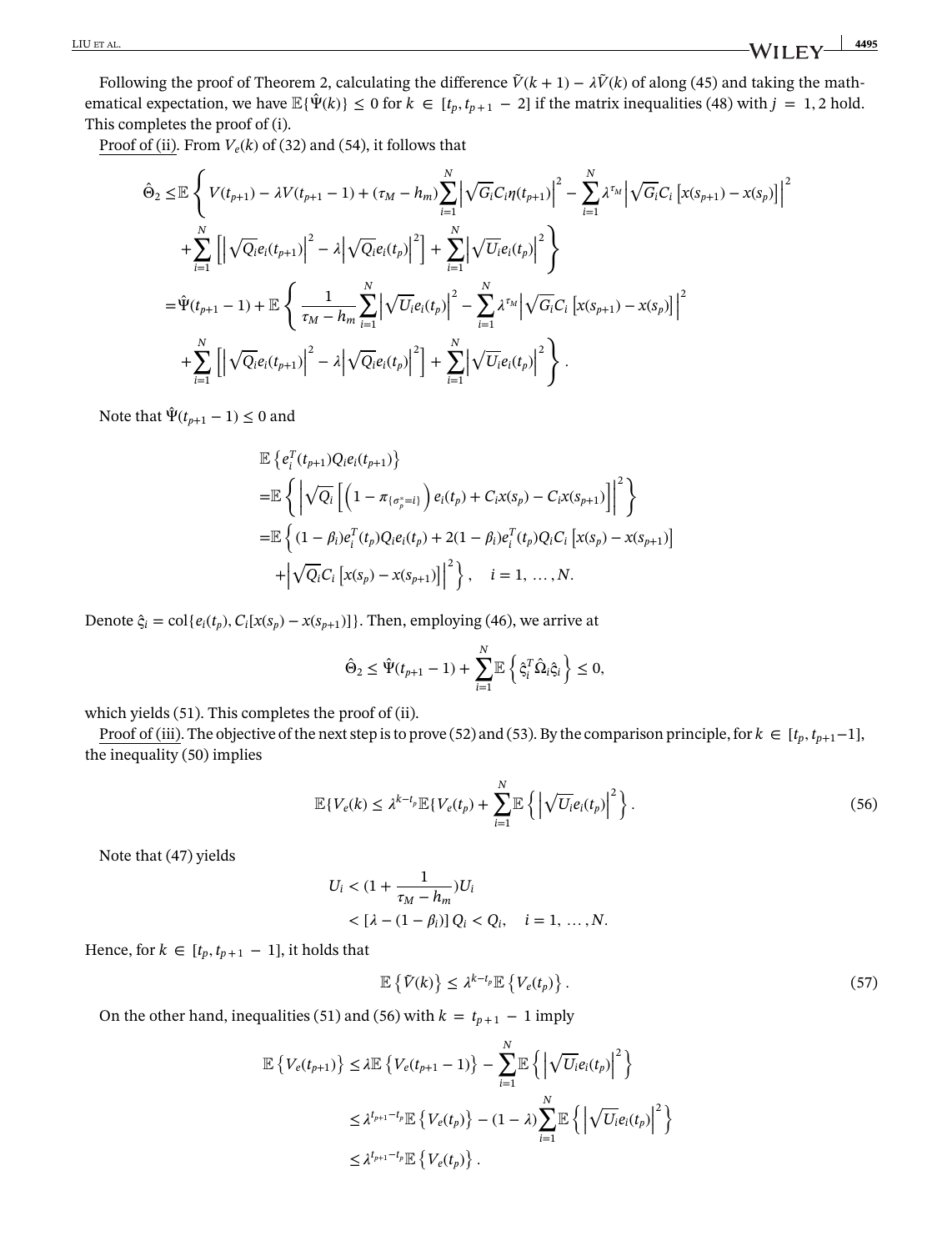# <u> 4496 | N/ILEN CONTROL CONTROL CONTROL CONTROL CONTROL CONTROL CONTROL CONTROL CONTROL CONTROL CONTROL CONTROL CONTROL CONTROL CONTROL CONTROL CONTROL CONTROL CONTROL CONTROL CONTROL CONTROL CONTROL CONTROL CONTROL CONTRO</u>

<span id="page-17-0"></span>Then, we have

$$
\mathbb{E}\left\{V_e(t_{p+1})\right\} \leq \lambda^{t_{p+1}-t_{p-1}} \mathbb{E}\left\{V_e(t_{p-1})\right\} \leq \lambda^{t_{p+1}-t_0} \mathbb{E}\left\{V_e(t_0)\right\}.
$$
\n(58)

Replacing in [\(58\)](#page-17-0)  $p + 1$  by  $p$  and using [\(57\)](#page-16-1), we arrive at [\(52\)](#page-15-5), which yields the exponential mean-square stability of [\(45\)](#page-14-1)-[\(46\)](#page-14-2) because the inequalities

$$
\lambda_{\min}(P)\mathbb{E}\left\{|x(k)|^2\right\} \leq \mathbb{E}\left\{\tilde{V}(k)\right\}, \quad \mathbb{E}\left\{V(t_0)\right\} \leq \delta \mathbb{E}\left\{\|x_{t_0}\|_c^2\right\}
$$

hold for some scalar  $\delta > 0$ . Moreover, [\(58\)](#page-17-0) with  $p + 1$  replaced by  $p$  implies [\(53\)](#page-15-6) because  $\lambda^{t_p - t_0} = \lambda^{k-t_0} \lambda^{t_p - k} \leq \tilde{c} \lambda^{k-t_0}$ for  $k \in [t_p, t_{p+1} - 1]$ . This completes the proof of (iii).  $\Box$ 

<span id="page-17-1"></span>*Remark* [7.](#page-17-1) To simplify the exponential mean-square stability analysis of the hybrid system [\(45\)](#page-14-1)-[\(46\)](#page-14-2), we can follow Remark [5](#page-13-5) and adopt Lyapunov functionals of the form  $\hat{V}_e(k) = V_e(k) + V_{U}(k)$ , where  $V_e(k)$  is shown in [\(32\)](#page-11-1) and the term  $V_U(k)$  is negative and is given by

$$
V_U(k) = \frac{t_p - k}{t_{p+1} - t_p} \sum_{i=1}^{N} \left| \sqrt{U_i} e_i(t_p) \right|^2, \quad k \in [t_p, t_{p+1} - 1].
$$

Then, the same conditions [\(47\)](#page-14-4) and [\(48\)](#page-15-2) guarantee that  $\hat{V}_e(k)$  is positive for  $k \ge t_0, k \in \mathbb{Z}$ , ie,  $\mathbb{E}\{\hat{V}_e(k)\} \ge \hat{\rho} \quad \mathbb{E}\{|x(k)|^2 +$  $|e(k)|^2$  with some  $\hat{\rho} > 0$  and that  $\mathbb{E}\{\hat{V}_e(k+1) - \lambda \hat{V}_e(k)\} \leq 0, k \in [t_p, t_{p+1} - 1]$ , which can substitute for the conditions (i) and (ii) of Theorem [3.](#page-15-6)

<span id="page-17-2"></span>*Remark* [8.](#page-17-2) To enlarge MATI and the maximum allowable delay  $h_M$ , one can resort to Markovian scheduling (see, eg, the works of Donkers et al<sup>3</sup> and Liu et al<sup>11</sup>) instead of iid scheduling. In this protocol, the value of  $\sigma_p^*$  is determined through a Markov Chain and the closed-loop system can be modeled as a stochastic Markovian jump discrete-time impulsive system.

<span id="page-17-3"></span>*Remark* [9.](#page-17-3) The modeling and stability analysis of discrete-time networked systems with multiple sensor nodes under TOD and iid protocols follows exactly the discrete-time counterpart of the results obtained in the works of Liu et al<sup>10,[11](#page-20-2)</sup> for TOD and iid protocols, respectively. Note that the conditions in the aforementioned works<sup>10,[11](#page-20-2)</sup> were derived by Jensen inequality and the reciprocally convex combination approach, $2<sup>1</sup>$  whereas Theorems [2](#page-12-0) and [3](#page-15-6) were obtained by the virtue of the developed reciprocally convex combination inequality proposed in the work of Zhang et a[l18](#page-20-9) and the discrete counterpart of the augmented Lyapunov functional provided in the work of Liu et al<sup>19</sup> for the stability analysis of continuous-time systems with time-varying delays.

Moreover, the stability analysis of discrete-time system [\(8\)](#page-4-1)-[\(9\)](#page-4-2) with time-varying interval delays under scheduling protocols can be alternatively analyzed by substituting the switched system transformation approach for the Lyapunov method. More details can be found in the work of Hetel et al.<sup>35</sup>

<span id="page-17-4"></span>*Remark* [10.](#page-17-4) The conditions of Theorems [2](#page-12-0) and [3](#page-15-6) are easily adapted to the decentralized networked control of large-scale interconnected systems with local independent networks,<sup>13</sup> where every plant is controlled under TOD or under iid stochastic scheduling protocol.

# **7 ILLUSTRATIVE EXAMPLE**

In this section, we will verify the efficiency of the derived conditions in Theorems [2](#page-12-0) and [3](#page-15-6) through the widely used inverted pendulum system. Denote the cart position coordinate and the pendulum angle from vertical by  $x$  and  $\theta$ , respectively. Then, the dynamics of the inverted pendulum on a cart shown in Figure [2](#page-18-0) can be described in the following as in, eg, the work of Zhang et al<sup>36</sup>:

<span id="page-17-5"></span>
$$
\begin{bmatrix} \dot{x} \\ \ddot{x} \\ \dot{\theta} \\ \ddot{\theta} \end{bmatrix} = \begin{bmatrix} 0 & 1 & 0 & 0 \\ 0 & -\frac{(a+ml^2)b}{a(M+m)+Mml^2} & \frac{m^2gl^2}{a(M+m)+Mml^2} & 0 \\ 0 & 0 & 0 & 1 \\ 0 & -\frac{mlb}{a(M+m)+Mml^2} & \frac{mgl(M+m)}{a(M+m)+Mml^2} & 0 \end{bmatrix} \begin{bmatrix} x \\ \dot{x} \\ \theta \\ \dot{\theta} \end{bmatrix} + \begin{bmatrix} 0 \\ \frac{a+ml^2}{a(M+m)^2} \\ 0 \\ \frac{ml}{a(M+m)+Mml^2} \end{bmatrix} u,
$$
 (59)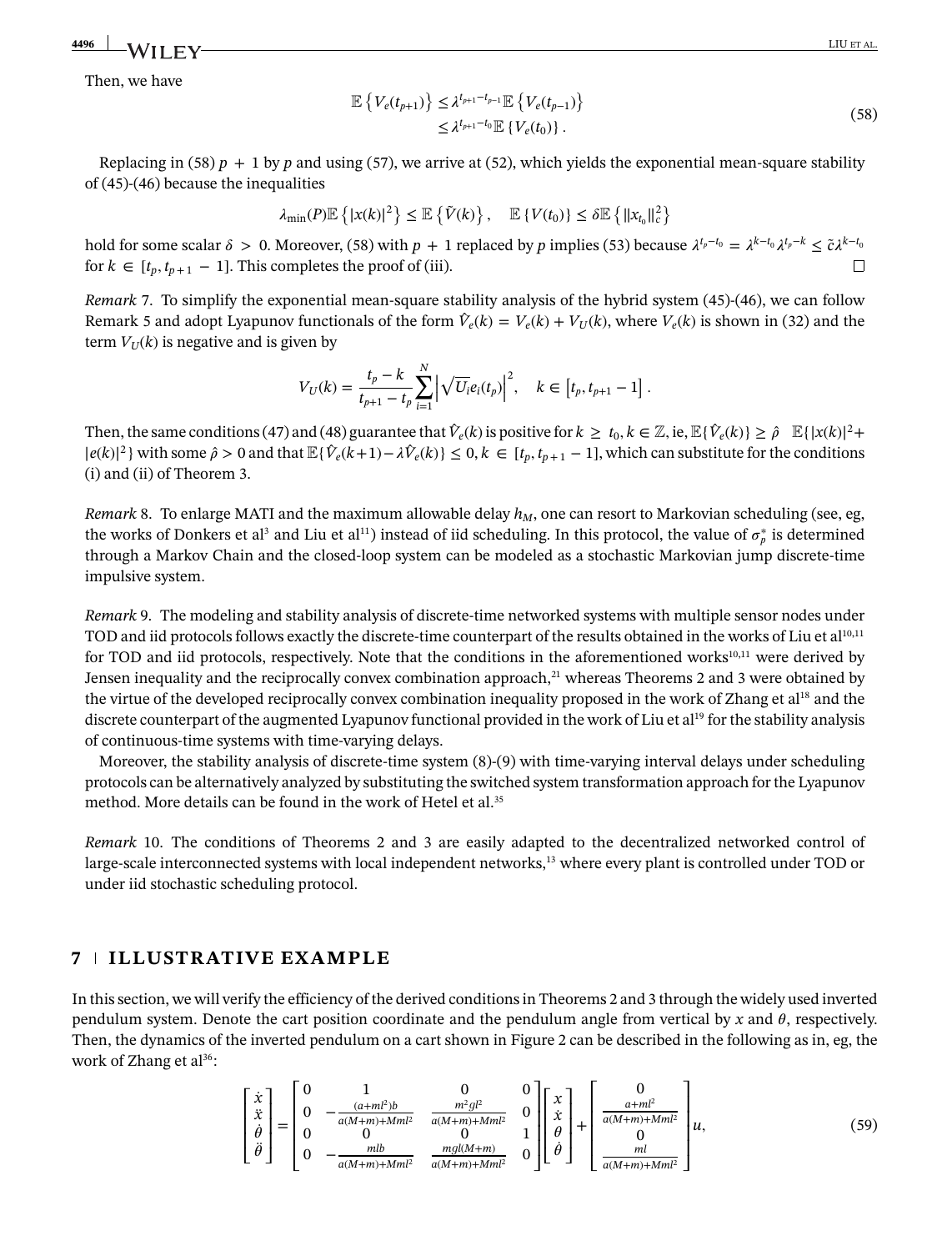

<span id="page-18-0"></span>**FIGURE 2** Geometry of the inverted pendulum system [Colour figure can be viewed at [wileyonlinelibrary.com\]](http://wileyonlinelibrary.com)

where the parameters *a* and *b* represent the friction of the cart and inertia of the pendulum, respectively, and are chosen as  $a = 0.0034 \text{ kg} \cdot \text{m}^2$  and  $b = 0.1 \text{ N/m/sec}$ ; the mass of the cart *M* and the mass of the pendulum *m* are given by  $M = 1.096$ kg and  $m = 0.109$  kg, respectively; and the length of the pendulum *l* is chosen as 0.25 m, and  $g = 9.8$  m/s<sup>2</sup> is the gravity acceleration.

We discretize system [\(59\)](#page-17-5) with a time  $T_s = 0.01$  s and obtain the following discrete-time system model:

$$
x(k+1) = \begin{bmatrix} 1 & 0.01 & 0 & 0 \\ 0 & 0.9991 & 0.0063 & 0 \\ 0 & 0 & 1.0014 & 0.01 \\ 0 & -0.0024 & 0.2784 & 1.0014 \end{bmatrix} x(k) + \begin{bmatrix} 0 \\ 0.0088 \\ 0.0001 \\ 0.0236 \end{bmatrix} u(k), \quad k \in \mathbb{Z}^{+}.
$$
 (60)

The pendulum can be stabilized by a state feedback  $u(k) = Kx(k)$  with the gain  $K = [K_1 K_2]$ 

$$
K = [K_1 \t K_2], \t K_1 = [7.7606 \t 14.6847], K_2 = [-86.7306 \t -26.3029],
$$
 (61)

which leads to the closed-loop system having eigenvalues {0*.*5374*,* 0*.*9860 + 0*.*0177*i,* 0*.*9860 − 0*.*0177*i,* 0*.*9924}. Suppose that the spatially distributed components of the state variables of system [\(60\)](#page-18-1) are not accessible simultaneously. We start with the case of  $N = 2$  and consider two measurements  $y_i(k) = C_i x(k)$ ,  $k \in \mathbb{Z}^+$ , where

<span id="page-18-3"></span><span id="page-18-1"></span>
$$
C_1 = \begin{bmatrix} 1 & 0 & 0 & 0 \\ 0 & 1 & 0 & 0 \end{bmatrix}, \quad C_2 = \begin{bmatrix} 0 & 0 & 1 & 0 \\ 0 & 0 & 0 & 1 \end{bmatrix}.
$$

For the values of  $h_m$  given in Table [2,](#page-18-2) we apply Theorems [2](#page-12-0) and [3](#page-15-6) with  $\lambda = 1$  and find the maximum allowable values of  $\tau_M$  = MATI +  $h_M$  that preserve the stability of the hybrid time-delay system [\(8\)](#page-4-1)-[\(9\)](#page-4-2). From Table [2,](#page-18-2) it is observed that, under the TOD protocol, the conditions of Theorem [2](#page-12-0) stabilize the system for larger  $\tau_M$  than the results in the works of Liu et al.<sup>17[,20](#page-20-11)</sup> Note that the suggested time-dependent Lyapunov approach in the work of Liu and Fridman<sup>17</sup> only guaranteed partial stability of the resulting hybrid delayed system. Moreover, it was restricted to  $N = 2$  sensors and cannot be extended to the general case of  $N \geq 2$ . The condition of Liu et al<sup>20</sup> was obtained by Jensen inequality and the reciprocally convex combination approach.<sup>21</sup> The improvement of Theorem [2](#page-12-0) compared to the works of Liu et al<sup>17[,20](#page-20-11)</sup> is achieved due to the application of both Lemma [1](#page-5-1) and the developed reciprocally convex combination inequality proposed in the work of Zhang et al.<sup>18</sup> Compared to the TOD protocol in the work of Liu and Fridman<sup>17</sup> and Theorem [2,](#page-12-0) the iid

**TABLE 2** Example (*N* = 2): maximum value of  $\tau_M$  = MATI +  $h_M$  for different  $h_m$ 

<span id="page-18-2"></span>

| $\tau_M \setminus h_m$               | $\bf{0}$ |    |    | 10 | 15 |  |
|--------------------------------------|----------|----|----|----|----|--|
| TOD by Liu and Fridman <sup>17</sup> | 19       | 20 | 23 | 27 | 30 |  |
| TOD by Liu et al <sup>20</sup>       | 17       | 19 | 22 | 25 | 28 |  |
| Theorem 3 (iid, $\beta_1 = 0.3$ )    | 18       | 20 | 23 | 26 | 29 |  |
| TOD by Theorem 2                     | 21       | 23 | 25 | 29 | 32 |  |

Abbreviations: iid, independent and identically-distributed; TOD, try-once-discard.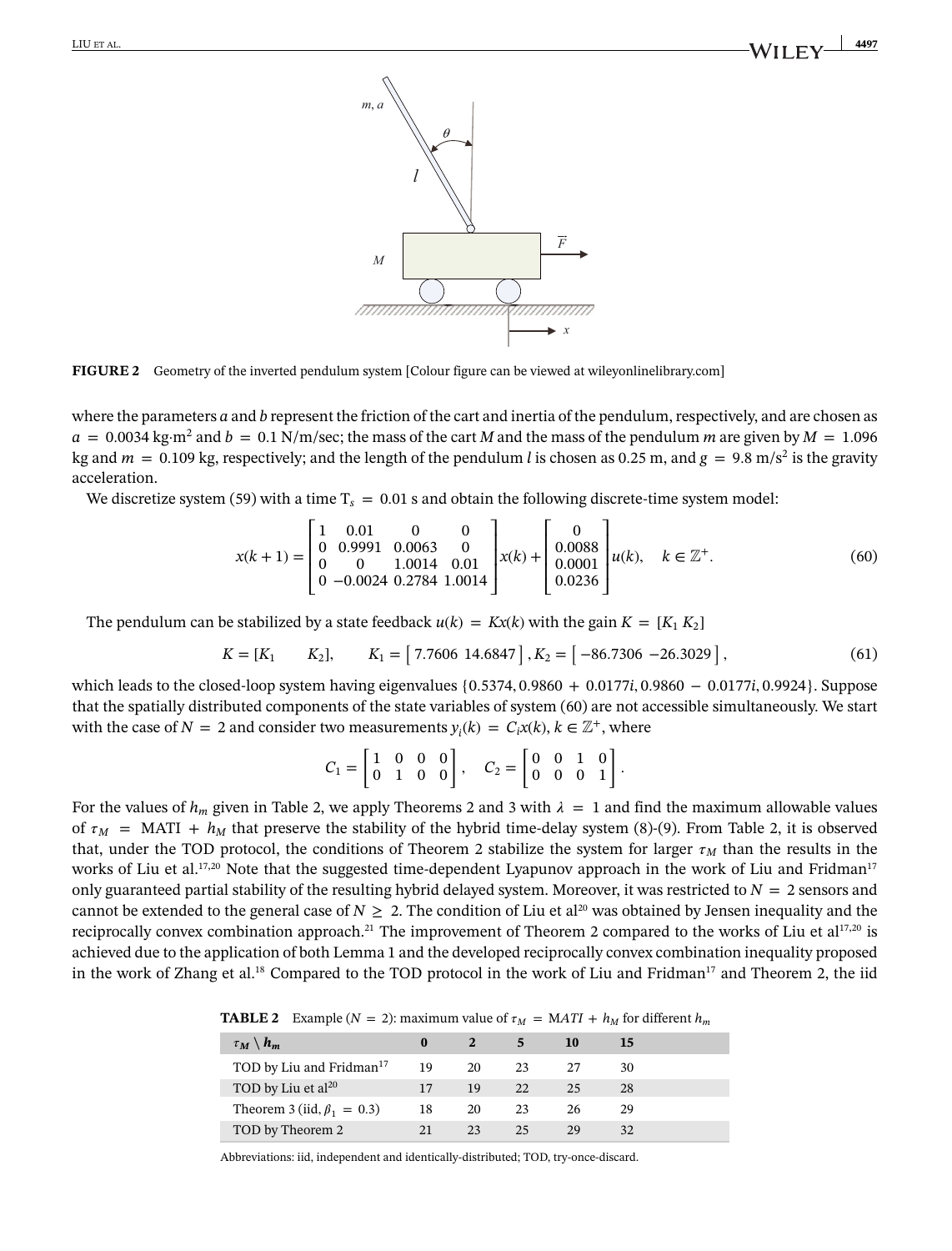|  | <b>TABLE 3</b> Example ( $N = 4$ ): max. value of $\tau_M = MATI + h_M$ for different $h_m$ |  |  |  |  |  |
|--|---------------------------------------------------------------------------------------------|--|--|--|--|--|
|--|---------------------------------------------------------------------------------------------|--|--|--|--|--|

<span id="page-19-8"></span>

| $\tau_M \setminus h_m$         |  |  |  |  |
|--------------------------------|--|--|--|--|
| TOD by Liu et al <sup>20</sup> |  |  |  |  |
| Theorem 3 (iid)                |  |  |  |  |
| TOD by Theorem 2               |  |  |  |  |

Abbreviations: iid, independent and identically-distributed; TOD, try-once-discard.

protocol of Theorem [3](#page-15-6) with  $\beta_1 = 0.3$  leads to conservative results but can easily include data packet dropouts or collisions in the presence of large communication delays. $11$ 

We proceed next with the case of  $N = 4$ , where  $C_1, \ldots, C_4$  are the rows of  $I_4$  and  $K_1, \ldots, K_4$  are the entries of *K* given by [\(61\)](#page-18-3). In this case, the conditions of the work of Liu and Fridma[n17](#page-20-8) are not applicable any more. By applying Theorems [2](#page-12-0) and [3](#page-19-8) with  $\beta_i = 0.25$ ,  $i = 1, \ldots, 4$ , Table 3 shows the maximum value of  $\tau_M = MATI + h_M$  that preserves the exponential stability of the hybrid system [\(8\)](#page-4-1)-[\(9\)](#page-4-2). Furthermore, here, Theorem [2](#page-12-0) achieves the least conservative results. Moreover, when  $h_m > \frac{\tau_M}{2}(h_m = 8, 10)$ , the proposed method is still feasible, representing the case where communication delays can be larger than the sampling intervals.

# **8 CONCLUSIONS**

This paper has addressed the stability problem of discrete-time NCSs under dynamic scheduling protocols in which the components communicate through a shared communication medium that introduces large but bounded time-varying transmission delays. The closed-loop system was modeled as a discrete-time hybrid system with time-varying delays in the dynamics and in the reset conditions. By a newly constructed augmented Lyapunov functional and the discrete counterpart of the second-order Bessel-Legendre integral inequality, an improved stability criterion to find the maximum allowable sampling intervals and transmission delays was derived such that the resulting closed-loop system is exponentially stable with respect to the full state. Numerical example illustrates the efficiency of our method.

### **ACKNOWLEDGEMENTS**

This work is partially supported by the National Natural Science Foundation of China (grant 61503026 and 61720106010), the Beijing Natural Science Foundation (grant 4182057), the Foundation of Beijing Institute of Technology (grant 3060011181811), and the Israel Science Foundation (grant 1128/14). The work of E. Fridman and A. Seuret is also supported by the Joint Research Project HetCPS, supported by the Ministry of Science & Technology of Israel and by CNRS.

### **ORCID**

*Kun Li[u](http://orcid.org/0000-0003-3074-7167)* <http://orcid.org/0000-0003-3074-7167> *Yuanqing Xia* <http://orcid.org/0000-0002-5977-4911>

#### **REFERENCES**

- <span id="page-19-1"></span><span id="page-19-0"></span>1. Hespanha J, Naghshtabrizi P, Xu Y. A survey of recent results in networked control systems. *Proc IEEE*. 2007;95(1):138-162.
- 2. Nesic D, Liberzon D. A unified framework for design and analysis of networked and quantized control systems. *IEEE Trans Autom Control*. 2009;54(4):732-747.
- <span id="page-19-2"></span>3. Donkers MCF, Heemels WPMH, Bernardini D, Bemporad A, Shneer V. Stability analysis of stochastic networked control systems. *Automatica*. 2012;48(5):917-925.
- <span id="page-19-4"></span><span id="page-19-3"></span>4. Ye H, Walsh GC, Bushnell LG. Real-time mixed-traffic wireless networks. *IEEE Trans Ind Electron*. 2001;48(5):883-890.
- 5. Heemels WPMH, Teel A, van de Wouw N, Nesic D. Networked control systems with communication constraints: tradeoffs between transmission intervals, delays and performance. *IEEE Trans Autom Control*. 2010;55(8):1781-1796.
- <span id="page-19-5"></span>6. Cloosterman MBG, Hetel L, van de Wouw N, Heemels WPMH, Daafouz J, Nijmeijer H. Controller synthesis for networked control systems. *Automatica*. 2010;46(10):1584-1594.
- <span id="page-19-7"></span><span id="page-19-6"></span>7. Donkers MCF, Heemels WPMH, van de Wouw N, Hetel L. Stability analysis of networked control systems using a switched linear systems approach. *IEEE Trans Autom Control*. 2011;56(9):2101-2115.